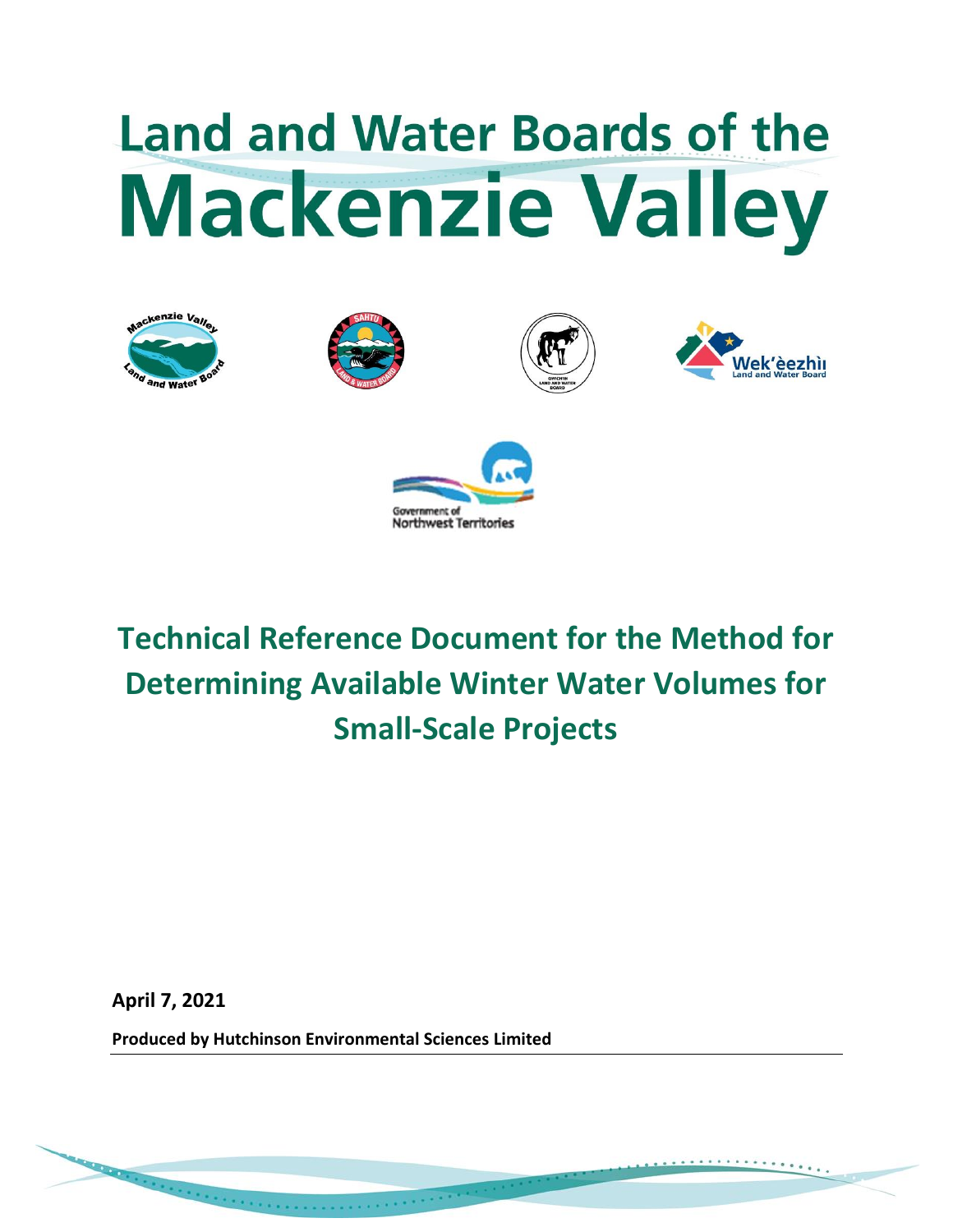| <b>Contents</b><br>1.0 |                                                                                                                                                                                  |
|------------------------|----------------------------------------------------------------------------------------------------------------------------------------------------------------------------------|
| 2.0                    |                                                                                                                                                                                  |
|                        |                                                                                                                                                                                  |
| 3.0                    |                                                                                                                                                                                  |
| 3.1                    | NWT-Nunavut Chamber of Mines: Determining Water Source Capacity - Development of Joint<br>Guidance by the Land and Water Boards and the Government of the Northwest Territories. |
| 3.2                    | Golder Submission: Technical Memorandum "Proposed Approach to Determining Water Source                                                                                           |
| 3.3                    | NorEx Engineering - for Northwest Territories Power Corporation (NTPC): Technical Input -                                                                                        |
|                        | Proposed Alternate Approach to Determine Water Source Capacity (IFR). November 6, 2019 8                                                                                         |
| 3.4                    | TerraX: Submission to the Mackenzie Valley Land and Water Board. January 25, 2019 9                                                                                              |
| 4.0                    | HESL Literature Review of Alternative Volumetric Estimation Methods 11                                                                                                           |
| 4.1                    |                                                                                                                                                                                  |
| 4.2                    |                                                                                                                                                                                  |
| 4.3                    |                                                                                                                                                                                  |
| 4.4                    |                                                                                                                                                                                  |
| 5.0                    |                                                                                                                                                                                  |
| 5.1                    |                                                                                                                                                                                  |
| 5.2                    |                                                                                                                                                                                  |
| 5.3                    |                                                                                                                                                                                  |
| 5.4                    |                                                                                                                                                                                  |
| 5.5                    |                                                                                                                                                                                  |
| 6.0                    |                                                                                                                                                                                  |
| 6.1                    |                                                                                                                                                                                  |
| 6.2                    |                                                                                                                                                                                  |
| 6.3                    |                                                                                                                                                                                  |
| 6.4                    |                                                                                                                                                                                  |
| 7.0                    |                                                                                                                                                                                  |
| 8.0                    |                                                                                                                                                                                  |
| 9.0                    |                                                                                                                                                                                  |

×.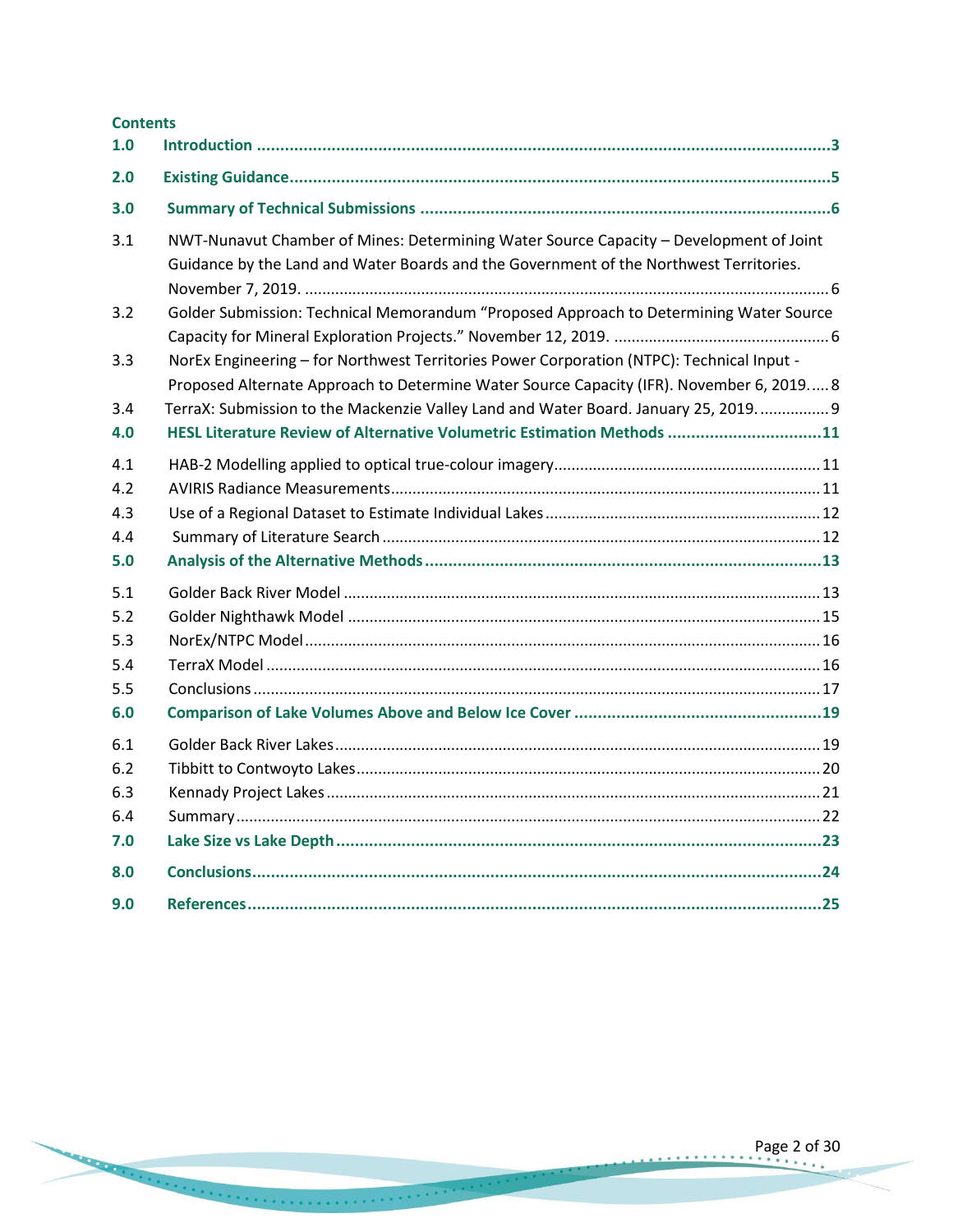#### <span id="page-2-0"></span>**1.0 Introduction**

In the Northwest Territories, winter activities such as ice road construction and exploratory drilling require the use of water from ice-covered water bodies. Excessive water withdrawal threatens fish habitat through depletion of oxygen-rich waters, loss of open water habitat volume, loss of littoral habitat, and exposure of fish eggs to freezing conditions. The Land and Water Boards of the Mackenzie Valley (the Boards) reference the Department of Fisheries and Oceans 2010 "Protocol for Winter Water Withdrawal [from Ice-covered Waterbodies in the Northwest Territories and Nunavut](http://registry.mvlwb.ca/Documents/W2010C0005/W2010C0005%20-%20Land%20Use%20Permit%20Application%20-%20DFO%20Water%20Withdrawal%20Protocol%20-%20Aug%2025_10.pdf)" (the DFO Protocol, DFO 2010)<sup>1</sup> to ensure sustainable winter water withdrawals from ice-covered water bodies. The DFO Protocol limits winter water withdrawal to 10% of the under-ice water volume and requires the use of detailed bathymetric methods (DFO 2010, Cott et al. 2005) in order to estimate water volumes in a water body such that the allowable 10% withdrawals can be determined.

Quantitative assessments of lake volumes are required for all stages of a development and applicants are required to assess the ability of each proposed water source to provide sufficient water needs at the time of application for a water licence. Financial constraints on proponents during early exploration, however, often means that the expertise and resources required to measure bathymetry and estimate volume in water bodies according to the DFO protocol are not available until later stages of the project. Proponents have stated that, for some applications, detailed bathymetric methods require disproportionate expertise and effort and have requested guidance on simpler means to estimate water volumes. For example, in relation to mineral exploration, Golder (2019) reiterates this challenge as follows:

*Drills are moved frequently depending on the results as they come in during the drilling campaign. Conducting bathymetry on a lake prior to withdrawal is also not feasible for an exploration project as the collection of detailed bathymetry information requires separate, specialized equipment for both summer and winter seasons, skilled and trained staff, and several days to a week to process the data; the resulting delay makes it impractical or unfeasible to collect bathymetry data for an exploration program. It would also incur additional costs for the proponent that may not be proportional to the small water withdrawals and limited environmental impacts of drilling.* 

In response, the Boards, and the Government of the Northwest Territories – Environment and Natural Resources (GNWT-ENR) initiated the "Water Source Guidance Project" in 2019 to develop a simple method that could be applied to estimate available under-ice water volumes in support of early-stage exploration or small-scale applications to use water. The intent was to determine a simple method that would provide a conservative volume estimate that can be used without the need for detailed bathymetry.

 $^1$  The DFO protocol applies to "water bodies" - lakes and ponds. Water takings from rivers are assessed by other means although the DFO threshold is still a withdrawal of 10% that is applied to instantaneous flow. (DFO 2013)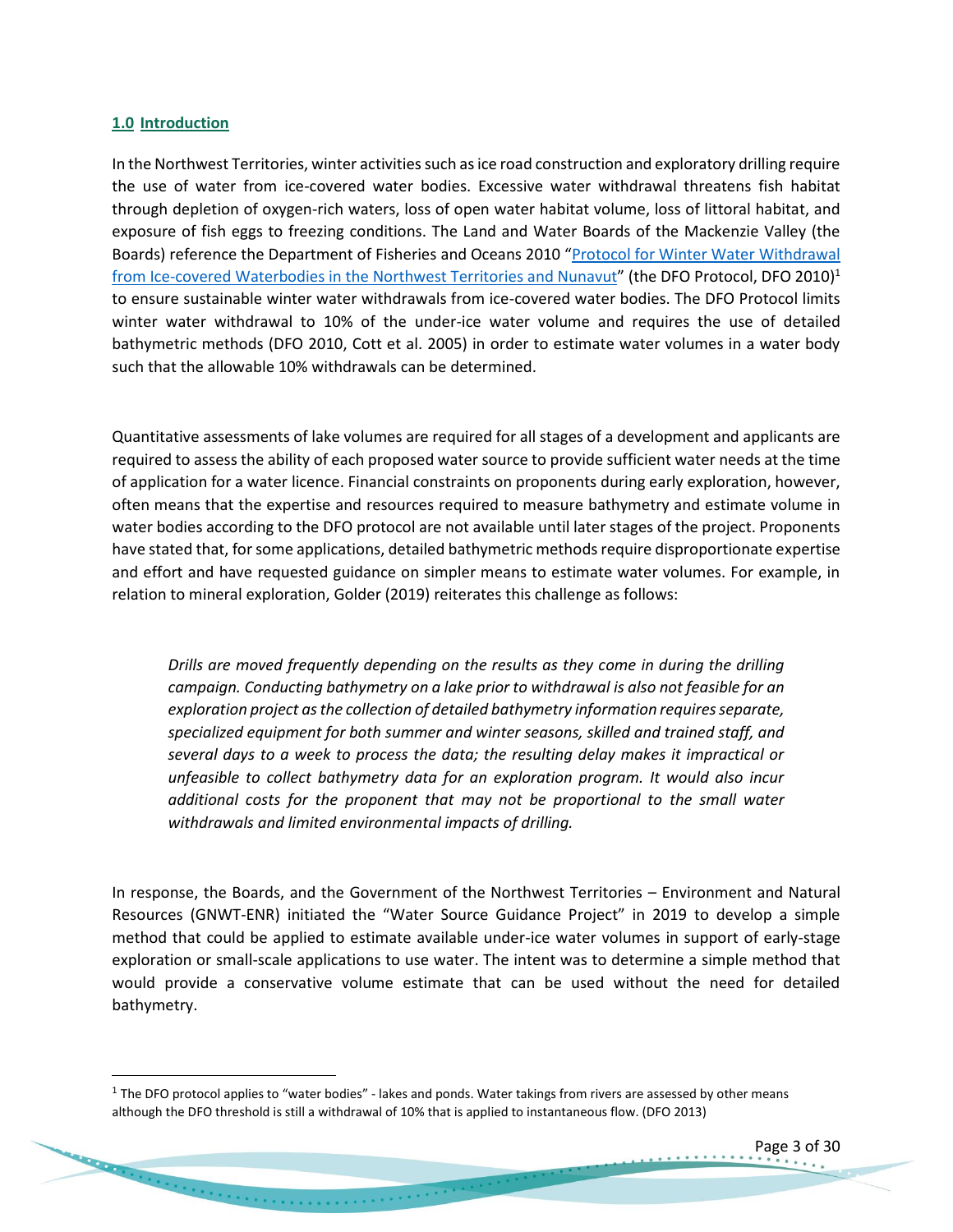This document describes the technical process used to develop a method that could estimate water withdrawal volumes that would meet the limits outlined in the DFO Protocol, but which could be completed without the need for formal bathymetric surveys of lakes. The process used the following steps:

- 1. Review of methods submitted in response to a request by the Boards and GNWT-ENR (Section 3).
- 2. Literature review for other methods (Section 4).
- 3. A feasibility assessment of the submitted methods by testing them against a set of lakes in which bathymetry was measured using the DFO Protocol (Section 5).
- 4. Presentation and discussion of initial results and the preferred approach at a workshop in Yellowknife.
- 5. Testing of the preferred method on three bathymetric data sets to account for the effect of ice cover on estimates of available water (Section 7).
- 6. Documentation of the preferred method in a Guidance document.

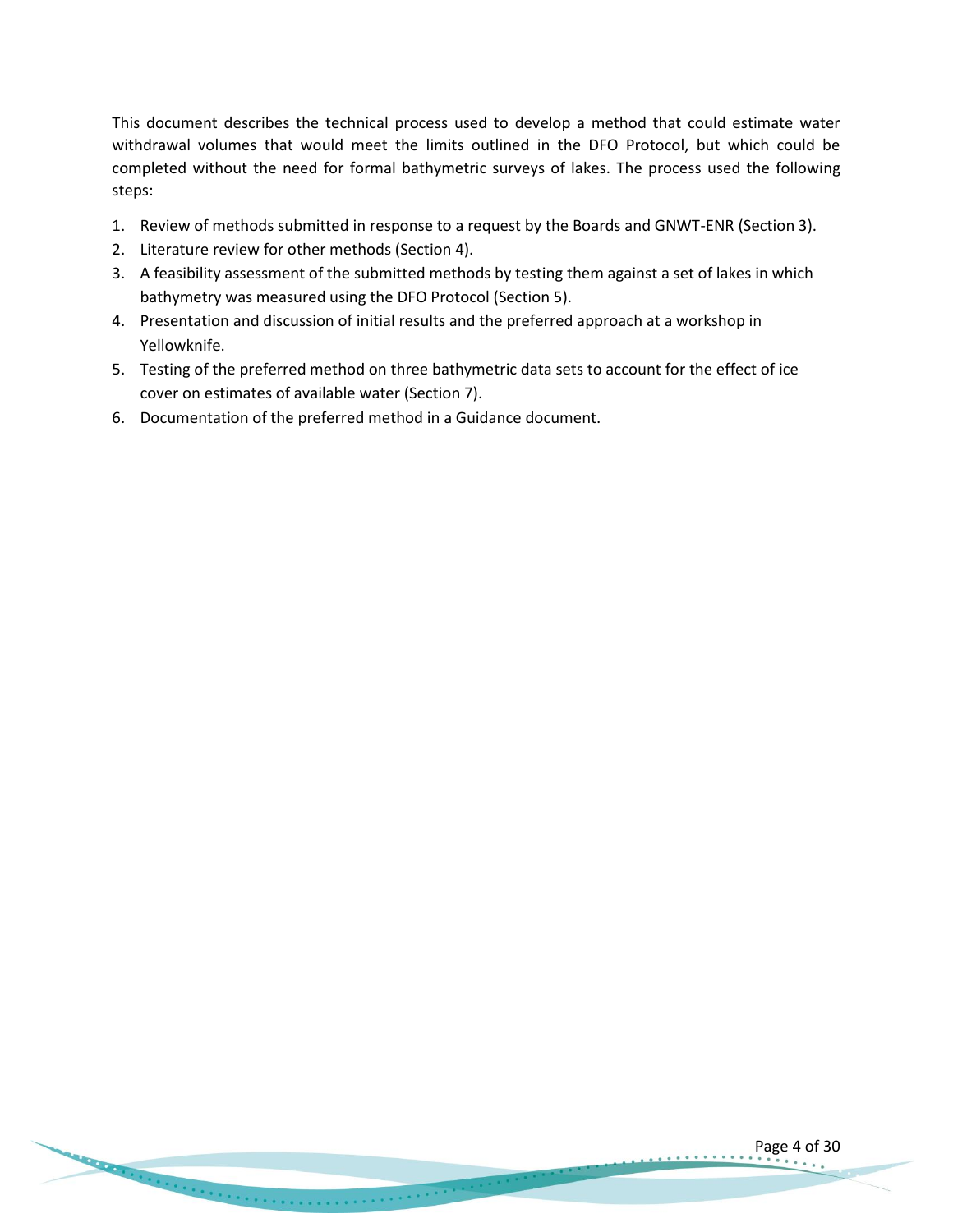# <span id="page-4-0"></span>**2.0 Existing Guidance**

At the simplest level, the volume of a water body is estimated as:

Volume (m3) = Surface Area (m2) X Average Depth (m)

Surface area is easily determined from existing mapping, air photo interpretation or Google Earth imagery but average depth can only be determined as a) direct measurement for a simple water body with uniform depth or b) measurement of detailed bathymetry using standard bathymetric procedures. Cott et al (2005) outline the requirements for conducting bathymetric surveys using the DFO Protocol.

The Cott et al (2005) study<sup>2</sup> lakes ranged from a maximum depth of 1.9 m to 28 m and from a maximum length of approximately 0.5 km to approximately 6.5 km. Lake size was not related to lake depth, with a third of the lakes ~1 km long being ~3.5 m in maximum depth and almost half of lakes <1 km in length having maximum depths >3.5 m. The authors conclude "*Given the inherent variability of natural lakes, it is essential that bathymetry is gathered with rigor in order to adequately estimate volume.*"

Where it is not feasible to collect the necessary bathymetric data, however, estimates of water volume can only be made if:

- a) There is a reliable way to estimate average depth from available data (i.e., a relationship between average depth and surface area - which was not present in the Cott et. al (2005) analysis); or
- b) There is a reliable model of volume derived from bathymetry that is sufficiently accurate and conservative that it can be generally applied to all lakes to ensure that it does not exceed DFO's allowable 10% water withdrawal.

The intent of the Water Source Guidance Project, therefore, was to review simple methods that can be applied to conservatively estimate available water volumes without the need for detailed bathymetry.

<u>and the community of the community of the community of the community of the community of the community of the community of the community of the community of the community of the community of the community of the community</u>

Page 5 of 30

 $^2$  The text of the report states that 55 lakes were measured. Bathymetric profiles are presented for 55 lakes in the appendix, but morphometric summaries were only provided for 37 lakes.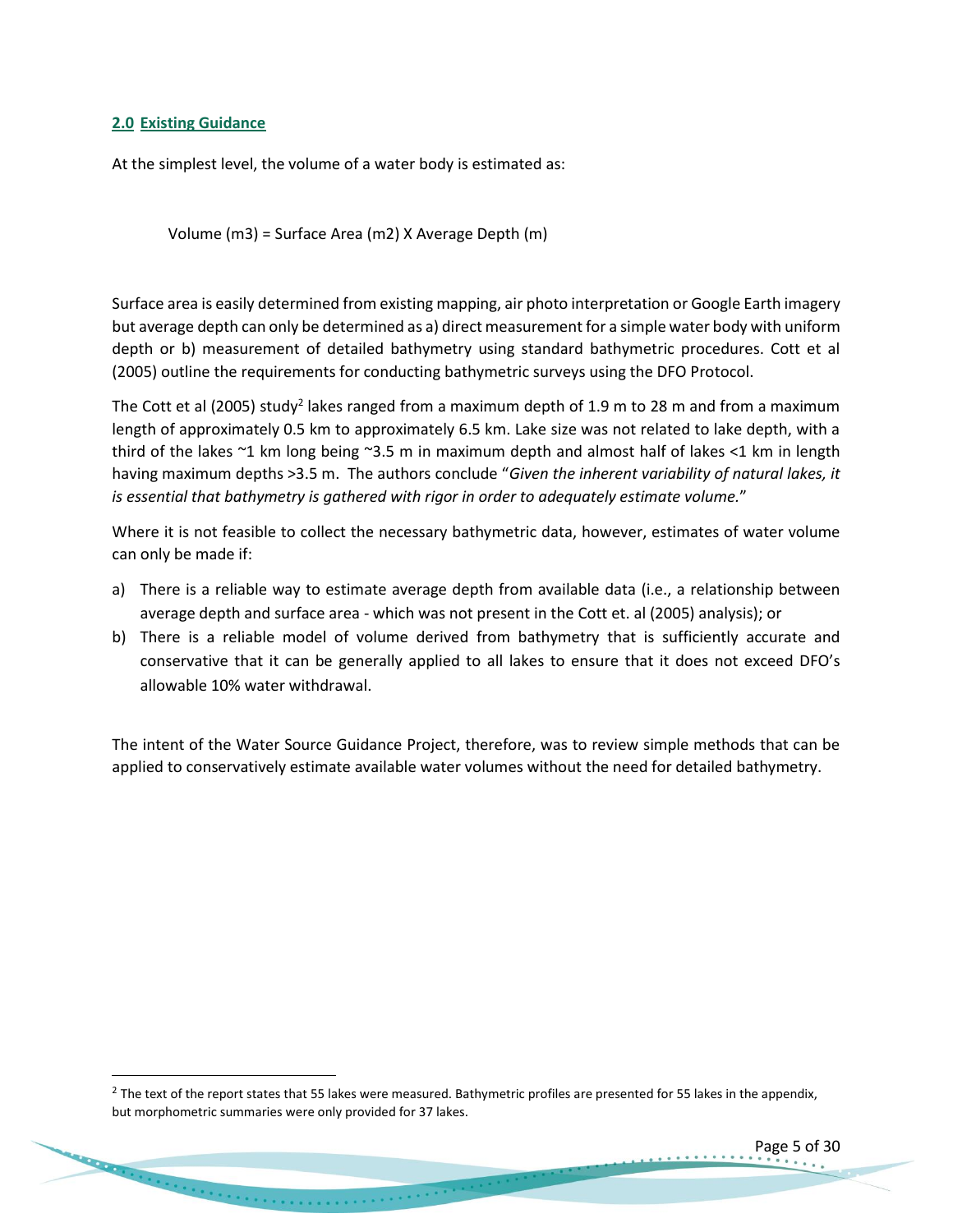## <span id="page-5-0"></span>**3.0 Summary of Technical Submissions**

On October 18, 2019, the Boards and GNWT-ENR requested technical submissions on proposed methods for estimating available water source volume, particularly from lakes. Three submissions were received: from the NWT-Nunavut Chamber of Mines, Golder Associates, and NorEx Engineering on behalf of the Northwest Territories Power Corporation (NTPC). TerraX (now Gold Terra Resources Corp.) also contacted Hutchinson Environmental Sciences Limited (HESL) about including information from its Yellowknife Gold Project (found on th[e MVLWB Public Registry\)](https://mvlwb.com/registry). All submissions were reviewed for their ability to estimate lake volumes accurately and conservatively. The submissions are summarized below.

# <span id="page-5-1"></span>**3.1 NWT-Nunavut Chamber of Mines: Determining Water Source Capacity – Development of Joint Guidance by the Land and Water Boards and the Government of the Northwest Territories. November 7, 2019.**

The NWT-Nunavut Chamber of Mines submission did not provide a method for bathymetric estimation. It documented their concerns with the need for bathymetric estimates and stated support for the procedure developed by Golder Associates that informed the Nighthawk Gold Indin Lake submission that was provided for consideration in the development of joint guidance.

# <span id="page-5-2"></span>**3.2 Golder Submission: Technical Memorandum "Proposed Approach to Determining Water Source Capacity for Mineral Exploration Projects." November 12, 2019.**

Golder provided a detailed submission with a summary of available water estimates that were derived in support of two developments - an ice road development for the Back River Project (Golder 2018) which required 675 m3 of water per kilometer of ice road and the Nighthawk Gold Indin Lake Project.

The Golder submission concluded "*Based on a technical memorandum prepared by Golder for the Back River Project (Golder 2018), the withdrawal of a 10% under-ice volume during winter may result in mean water level change of 0.183 m (standard deviation [SD] ± 0.065 m) for waterbodies that range in area from 2 to 93 ha (n = 41). Therefore, Golder proposes a water level change of 12 cm or less (i.e., 0.183 minus 1 SD reported in Golder [2018]) as a conservative threshold for protecting aquatic habitat during water withdrawals.*" It therefore follows that:

"Allowable water taking = Lake Area (m2) X 0.12"

For the Back River Project (Golder 2018), water volumes of 41 water bodies, ranging in size from 2 ha to 93 ha, were calculated using detailed bathymetric profiles for each water body which were estimated by remote sensing. A GIS system was used to develop a Digital Elevation Model (DEM) for 118 waterbodies and watersheds using photogrammetric interpretation of stereo, 8 band, 50 cm satellite imagery collected in August 2017 by Digital Globe's Worldview-2 satellite. Areas would be easily calculated by this method.

Page 6 of 30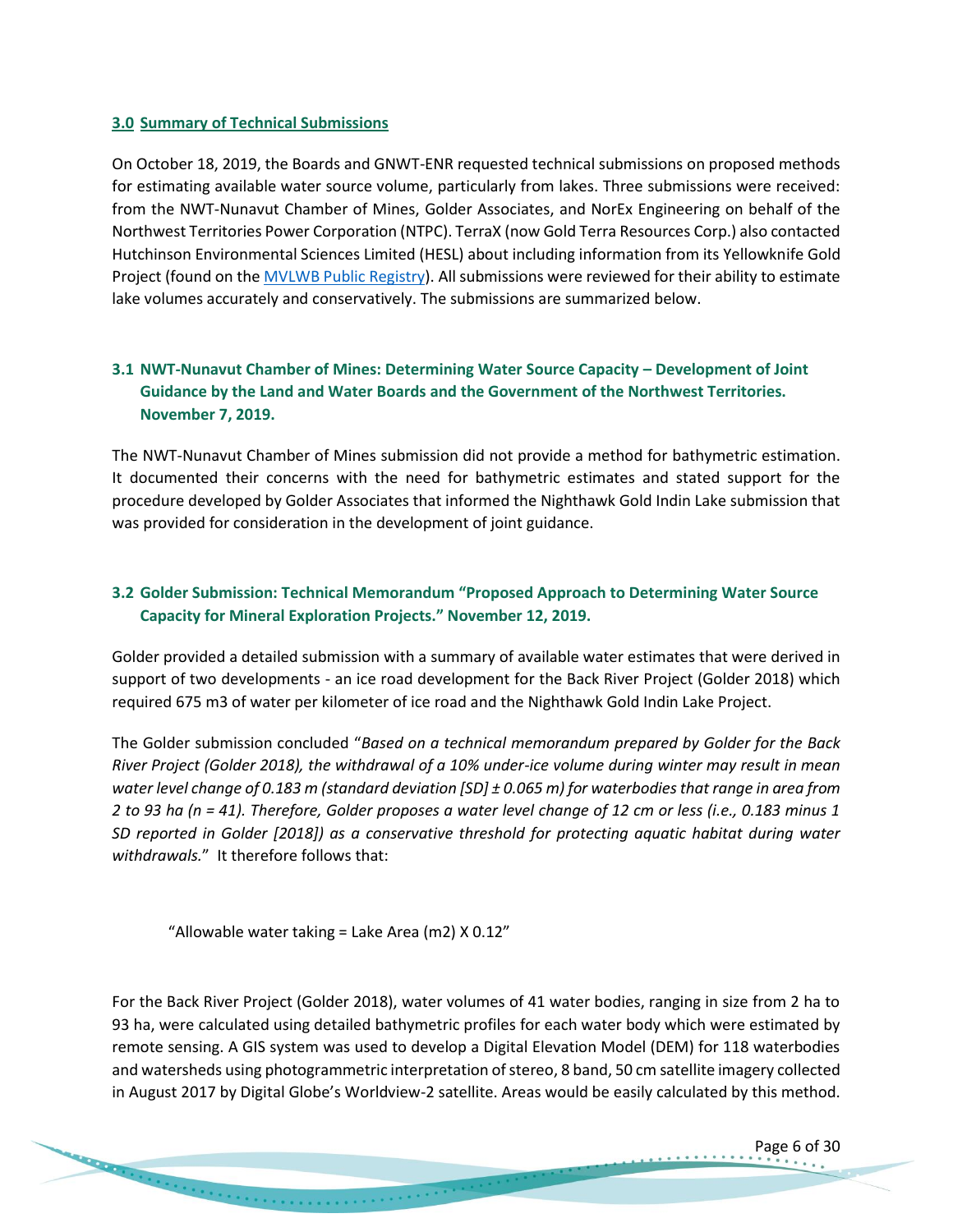Golder used the interpreted slope of the terrain surrounding each water body to derive the slopes entering the water bodies and extrapolated from there to estimate water depth from the blue and green satellite spectral bands which "*allow the identification of detailed lakebed topography to a depth of 30 m*". Comparison of this method with volumes derived using the DFO bathymetry protocol (Table 7 in Golder 2018) showed that the GIS model overestimated the volume by, on average, 9% (range 6.2% to 37%).

On average, a calculation of 10% of the under-ice volume was equivalent to a water level decrease of 0.183 +/- 0.065 m. A conservative estimate of an acceptable water withdrawal over one year was therefore recommended as 12 cm (mean minus one standard deviation (SD)).<sup>3</sup> Golder (2019) then translated this finding into the following guidance:

- *Calculate surface area for each possible water source (can be completed in Google Earth [i.e., using the Ruler tool] or within a Geographic Information System using spatial data that are publicly accessible through federal government websites).*
- *Estimate the annual available volume for each water source less than 100 ha<sup>4</sup> in size by multiplying the surface area by 12 cm*.

The DFO's allowable water withdrawal of 10% was intended for under-ice volume estimates. Although, the Golder Back River Model was also based on under ice water volume, the calculation is based on surface area which was derived from the lake surface (e.g., Google Earth), not on the smaller surface area that would be available beneath ice cover. Estimating under-ice volumes based on surface area therefore risks overestimating the available water beneath the ice. This is addressed in Section 6 of this technical memorandum.

The Golder submission also referenced the Nighthawk (2019) Gold Indin Lake Project, for which areas were derived using 1:50,000 CanVec hydrographic feature data (NRCAN 2017). If there was no bathymetry data, it was assumed that the water body had a maximum depth of 3 m - accounting for 1.5 m of ice and 1.5 m of water depth below ice. Water bodies that had a maximum depth <3 m would not be considered as water source candidates. If maximum depth exceeded 3 m then the average depth of water was assumed to be 1 m and volume was calculated as area X 1 m. The method required field confirmation – in that case a minimum of three measurements taken within 500 m of the water intake were required to exceed 3  $m<sup>5</sup>$ 

 $3$  While this is a useful summary, the average comes from a large range of lake sizes and so a water level drawdown of 12 cm may represent >10% of the volume of a small lake, although the derivation as "mean – 1 SD" would incorporate a certain fraction of the smaller lakes.

<sup>&</sup>lt;sup>4</sup> Golder (2019) states "This threshold of 100 ha is proposed as a reasonable limit for the possibility of environmental effects resulting from withdrawal from a single waterbody source for mineral exploration drilling. For example, waterbodies larger than 100 ha in size can be exempt from additional calculations and monitoring because impacts to a lake this size would be negligible, and because a lake of this size of this size contains more water available for withdrawal than is allowable under Type B water licence ([100 ha x 0.12 m] / 365 days = 329 m3/day)."

<sup>&</sup>lt;sup>5</sup> This confirmation was not verified or tested in the submission.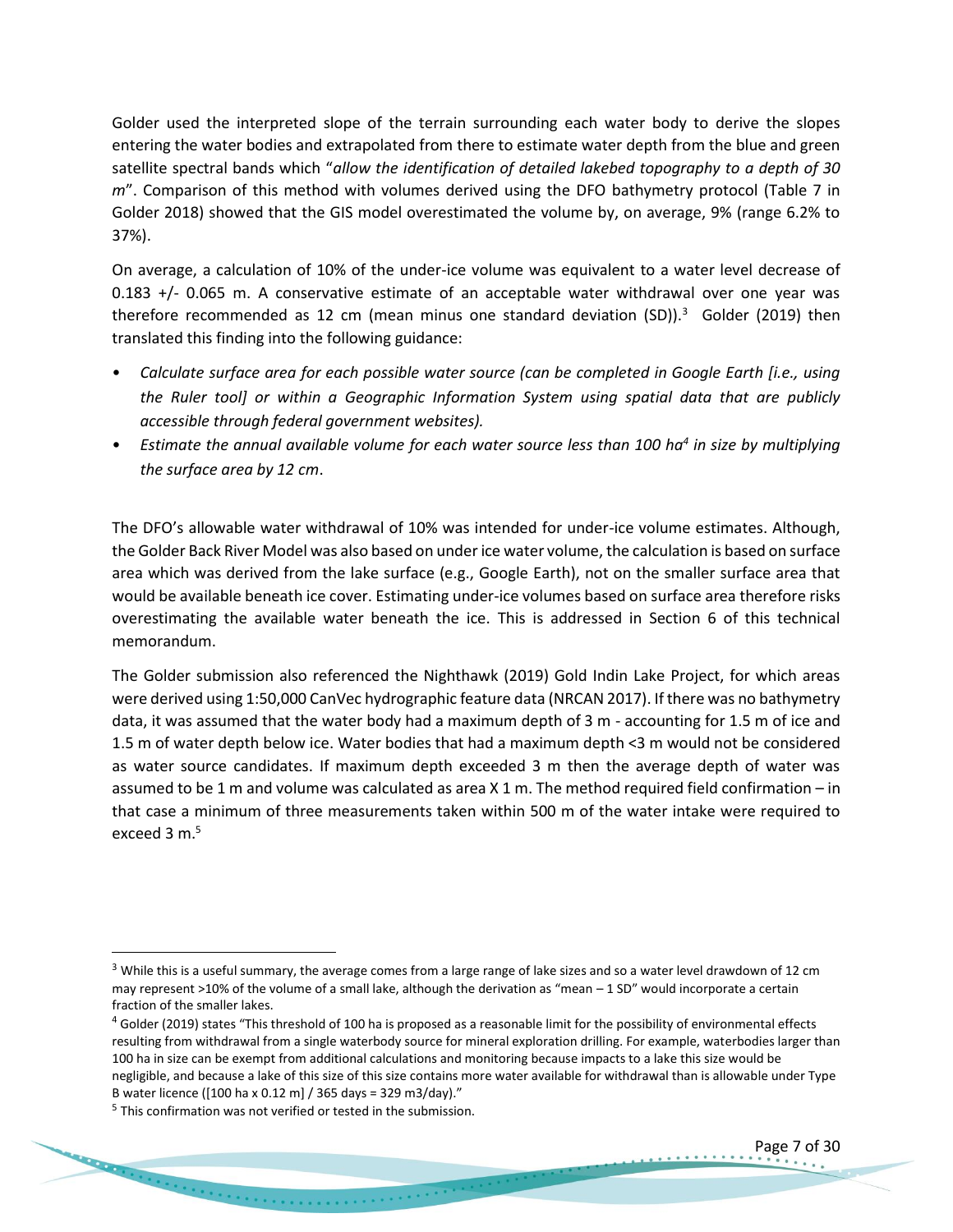The two Golder approaches were carried forward for analysis:

- 12 cm as an assumed safe withdrawal from all water bodies ("Golder Back River").
- 10% of the volume calculated using area and an assumed average depth of 1 m ("Golder Nighthawk").

# <span id="page-7-0"></span>**3.3 NorEx Engineering – for Northwest Territories Power Corporation (NTPC): Technical Input - Proposed Alternate Approach to Determine Water Source Capacity (IFR). November 6, 2019.**

The NorEx/NTPC submission provided an alternative method for volume estimation. The submission respected the DFO protocol regarding:

- The extent of the water source is the ordinary high-water mark of the basin and excludes connecting watercourses
- The water body has >1.5 m of water depth when ice covered
- The allowable water withdrawal of 10% of under-ice volume
- Available Volume = Total Volume (Water Source) Ice Volume (Max Thickness)

The submission proposed two approaches:

1. A "Maximum Depth" approach in which total water volume was estimated as: Total Volume (Water Source) = (Area X Depth) / 3, where

# Depth = **assumed maximum depth** of 3 m

This calculation assumes that water bodies are cone shaped as per the formula: Cone volume: *V= (πr2 h/3)*. Although area can be calculated from imagery such as Google Earth, the submission was not helpful on how to estimate depth, suggesting "onsite surveys (if available) or estimated based on available topographic information)."

2. An "Average Depth" approach in which an average depth of 1.5 m was assumed was also proposed as a standard conservative estimate:

Total Volume (Water Source) = (Area X Depth), where

Depth = **assumed average depth** of 1.5 m

The submission provided the following qualifiers to both approaches:

- a) resolution/accuracy of public maps is 1:20,000 or 1:50,000 so there is some uncertainty in the calculation of surface area;
- b) it may be hard to define the high-water mark from aerial imagery; and
- c) the water body may not be conical i.e., the relationship of maximum depth to volume may not be a function of 3.

Page 8 of 30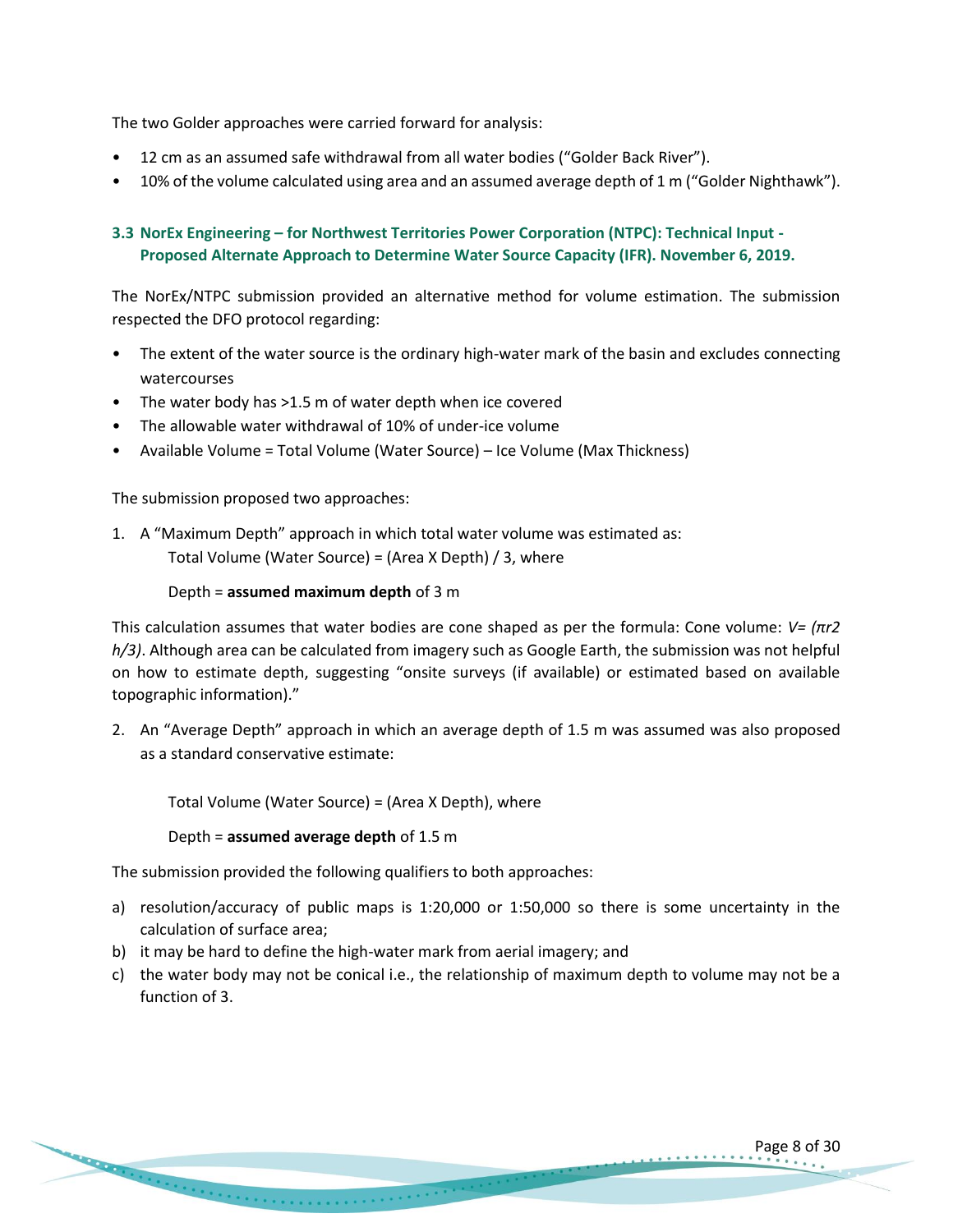The two NorEx/NTPC approaches were carried forward for analysis:

The "Maximum Depth" model: Volume = (Area X Maximum Depth)/3

The "Average Depth" model: Volume = Area X 1.5

# <span id="page-8-0"></span>**3.4 TerraX: Submission to the Mackenzie Valley Land and Water Board. January 25, 2019.**

TerraX used bathymetric contours for three lakes which had been reported in a 1979 DFO report (Prosperous, Walsh and Banting) and for two lakes for which bathymetric contours were available from a previous drilling program (Daigle and Milner Lakes, TerraX, 2019). These were used to generate a 3 dimensional model of lake volumes and average depths (Table 1).

|                     | Area (ha) | Volume (m3)   | <b>Average Depth</b><br>(m) | Classification |
|---------------------|-----------|---------------|-----------------------------|----------------|
| Prosperous<br>Lake  | 3349      | 1,025,100,000 | 30.6                        | Deep           |
| Walsh Lake          | 877       | 77,367,000    | 8.8                         | Shallow        |
| <b>Banting Lake</b> | 369       | 45,002,000    | 12.2                        | Intermediate   |
| Milner Lake         | 40.8      | 2,515,000     | 6.2                         | Shallow        |
| Daigle Lake         | 13        | 1,518,000     | 11.7                        | Deep           |

**Table 1:** Source bathymetry data for TerraX lakes

Walsh and Milner Lakes were classified as "shallow" and Prosperous and Daigle as "deep". Banting was classified as intermediate and not carried forward for the modelling exercise.<sup>6</sup> Lake area was derived from CanTopo 1:50,000 mapping in a GIS platform. Power relationships were developed for "shallow" and "deep" lakes which related area to volume:

| Shallow Lakes: | Volume = 6843654 X Area1.16939   |
|----------------|----------------------------------|
| Deep Lakes:    | Volume = 16621633 X Area1.173949 |

**CONTRACTOR** CONTRACTOR CONTRACTOR

Page 9 of 30

<sup>&</sup>lt;sup>6</sup> The text of the TerraX submission does not support the depth classifications presented in Table 3. Although Banting Lake was classified as "intermediate" its average depth exceeded that of Daigle Lake, which was classified as "deep". No explanation was provided.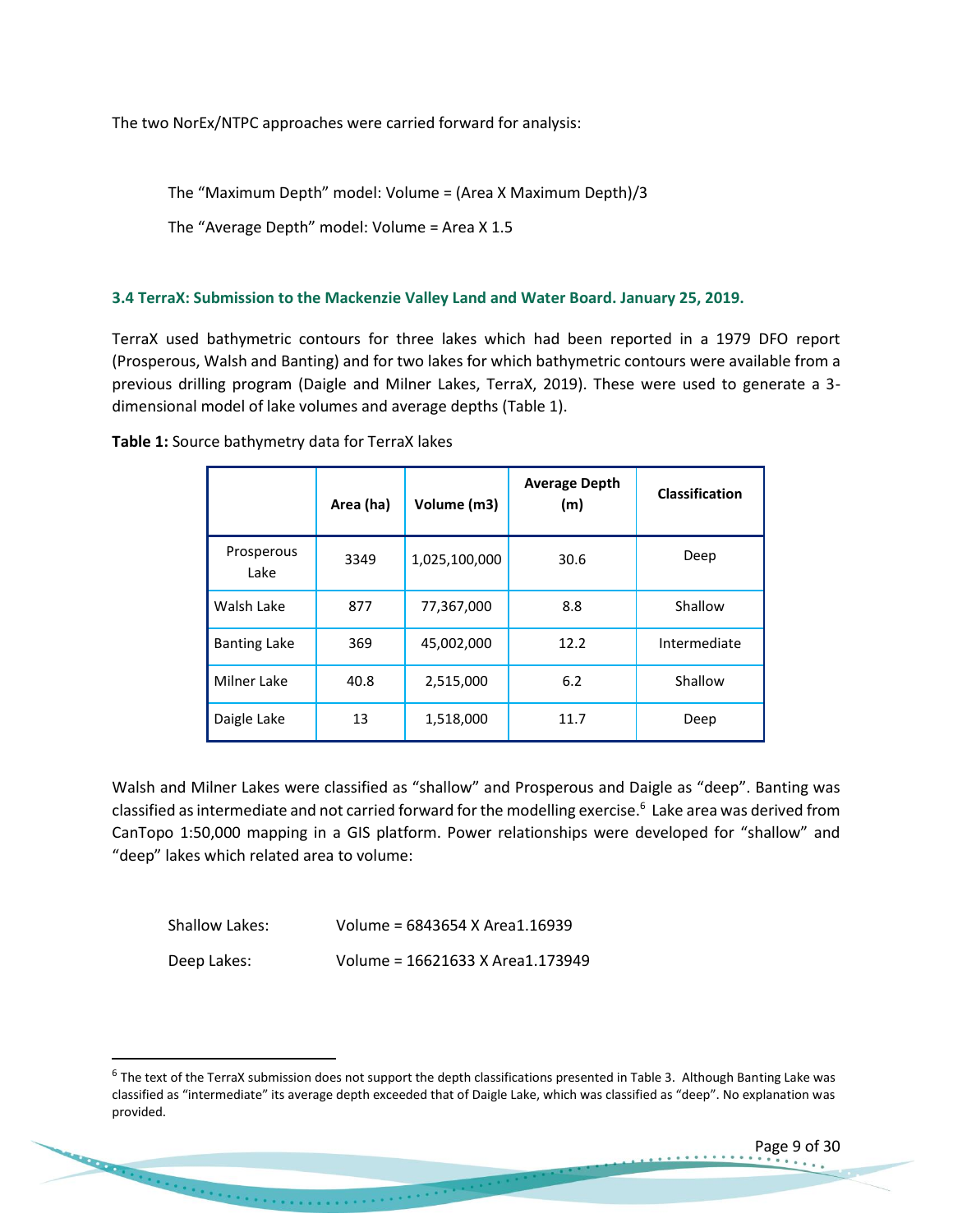This relationship was applied to estimate the volumes of 934 lakes in their exploration permit area from which the 10% volume was calculated to meet the DFO Protocol requirement. No knowledge of lake depth was assumed - instead, all lakes were modelled with both equations to provide a range of available volumes.

This approach has the advantage of being developed using bathymetric data collected using approved methods (though out of date) but proceeds with no knowledge of lake depth and with a very limited data set of measured lake volume – the power relationships were developed using two data points for each of the "shallow" and "deep" classifications. It could be applied using lake areas derived quickly using Google Earth or other available mapping to estimate area. It would best be applied assuming a lake was shallow as a conservative estimate or used as the basis for a routine in which lake depth was measured from several points.

The TerraX models were carried forward for analysis.

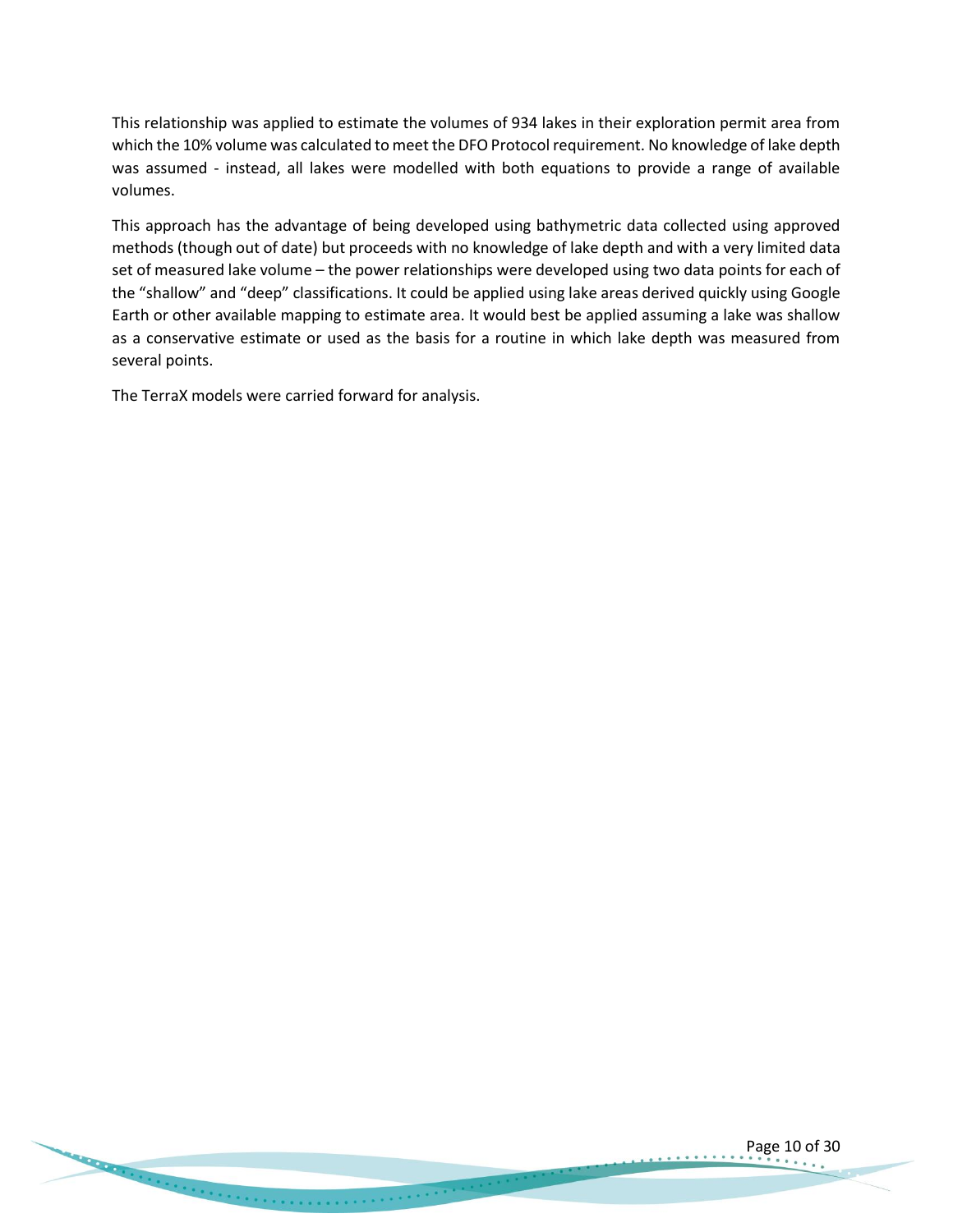## <span id="page-10-0"></span>**4.0 HESL Literature Review of Alternative Volumetric Estimation Methods**

A literature search was completed by HESL and three alternative approaches to a traditional bathymetric survey were identified that might be used to approximate the volume of a water body. Most of the available literature and methods, however, were focussed on water withdrawal from rivers and were not applicable to lakes.

#### <span id="page-10-1"></span>**4.1 HAB-2 Modelling applied to optical true-colour imagery**

Walther et al. (2011) evaluated the "Hydraulically Assisted Bathymetry" HAB-2 model to estimate depths from aerial, high resolution, film-based, true-colour imagery in the McKenzie River, Oregon. The model, however, is intended for estimation of stream flow and is not applicable to lakes.

The HAB-2 model was not carried forward for analysis.

## <span id="page-10-2"></span>**4.2 AVIRIS Radiance Measurements**

Hamilton et al. (1993) tested the accuracy of an Airborne Visible Infrared Imaging Spectrometer (AVIRIS) to measure lake depths in Lake Tahoe. The lake has a well-established dataset of depth measurements collected from traditional bathymetric surveys for comparison.

Measurements agreed well with the existing dataset within the study area to the maximum depth of 10.4 m. The authors noted that measurement accuracy was improved in low wind conditions and with greater lake transparency. It was specifically noted that oligotrophic lakes are better candidates for AVIRIS measurements given their greater clarity and resultant light penetration. The accuracy of AVIRIS depth estimates decreases with greater lake depths; while accurate measurements at depths >10.4 m are possible, they were not evaluated in this present study.

AVIRIS has been flown on four aircraft platforms: NASA's ER-2 jet, Twin Otter International's turboprop, Scaled Composites' Proteus, and NASA's WB-57 (NASA, 2019); the Twin Otter is a common aircraft in Canada's north. The analytical approach to developing depth-based measurements from AVIRIS data used in this study is no longer applicable as more recent approaches have been developed since 1993 but AVIRIS is still an accepted approach and is currently used by NASA (2019).

Such remote sensing technology could be usefully applied over large areas to generate regional data sets of lake bathymetry, within certain limits of transparency and depth. It is a similar approach to that described in the Golder "Back River" technical submission (Section 3.2). Although it provides a means of estimating volumes of water bodies, it did not provide a simple means that could be easily applied by proponents.

The AVIRIS method was not carried forward for analysis.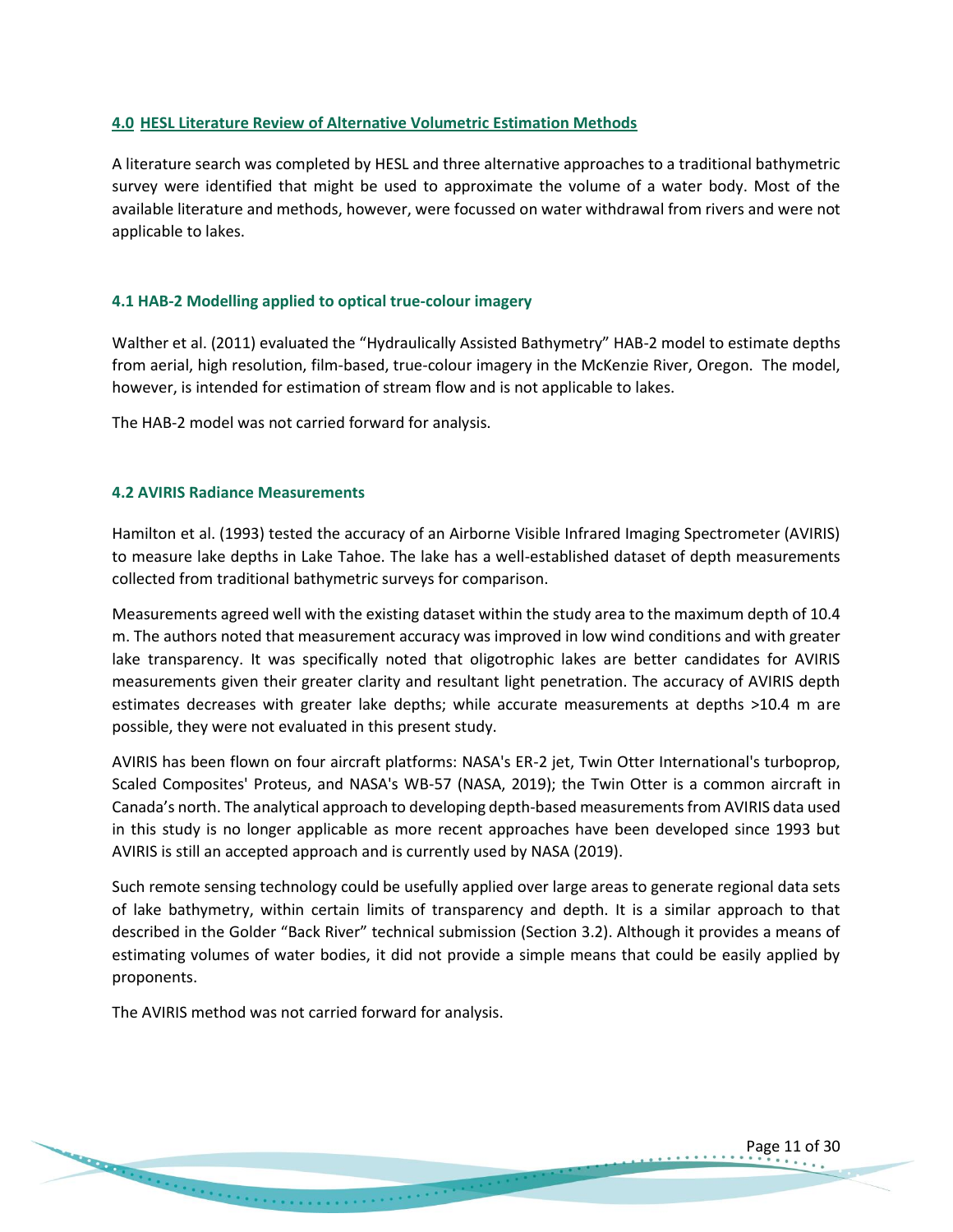## <span id="page-11-0"></span>**4.3 Use of a Regional Dataset to Estimate Individual Lakes**

Emmerton et al. (2007) used a dataset of 81 lakes in the Mackenzie River Delta, each with "only a few" measurements collected. Depth measurements were collected at least twice on each lake; once during ice cover and again during open water. Relative concentrations of major ions were compared between the two seasons to validate measurements of ice thickness by the ratio of solute exclusion (cryoconcentration). Water storage volumes were estimated for three categories of lakes based on their height above sea level (asl). Categories of lakes were as follows:

- Lakes that were <1.5 m asl were considered No-Closure Lakes. These lakes had an average depth of 4.271 m;
- Lakes that were >1.5 m asl were considered Low-Closure Lakes. These lakes had an average depth of 2.889 m; and
- Lakes that were >4.0 m asl were considered High-Closure Lakes. These lakes had an average depth of 0.818 m.

Lake volume for each was then estimated using surface area as determined by analysis of digital topographic maps. This method was based on measured lake depths and could be used to estimate lake volumes for the Water Source Guidance Project, assuming that lakes were >4.0 masl with an average depth of 0.818 m. The method may not be applicable outside of the Mackenzie River delta however, as delta lakes are founded in deposited sediments and their bathymetry likely differs from that of lakes in the rest of the Northwest Territories, which were formed on bedrock by glacial processes.

The Emmerton et al. (2007) method was not carried forward for analysis as the assumed average depth of 0.818m meant that all lakes would freeze to the bottom in winter with no available water.

#### <span id="page-11-1"></span>**4.4 Summary of Literature Search**

Each of the three methods presented has advantages and drawbacks. The use of a regional dataset with lower resolution topographic maps is likely the easiest to apply once a large regional dataset has been established, but these datasets are unlikely to be available for much of the Canadian Arctic and would be costly to develop. Use of the HAB-2 model with true colour high resolution imagery is intended for use in rivers and not applicable to lakes. Finally, AVIRIS measurements are both effective over a large study area and to greater depths than the other two methods but require significant physical infrastructure (e.g., land airstrip) and are not likely to be cost effective for a small study area or individual proponent. AVIRIS measurements may be a promising option for regional governments interested in building a dataset of local water sources in a mineral rich area.

Page 12 of 30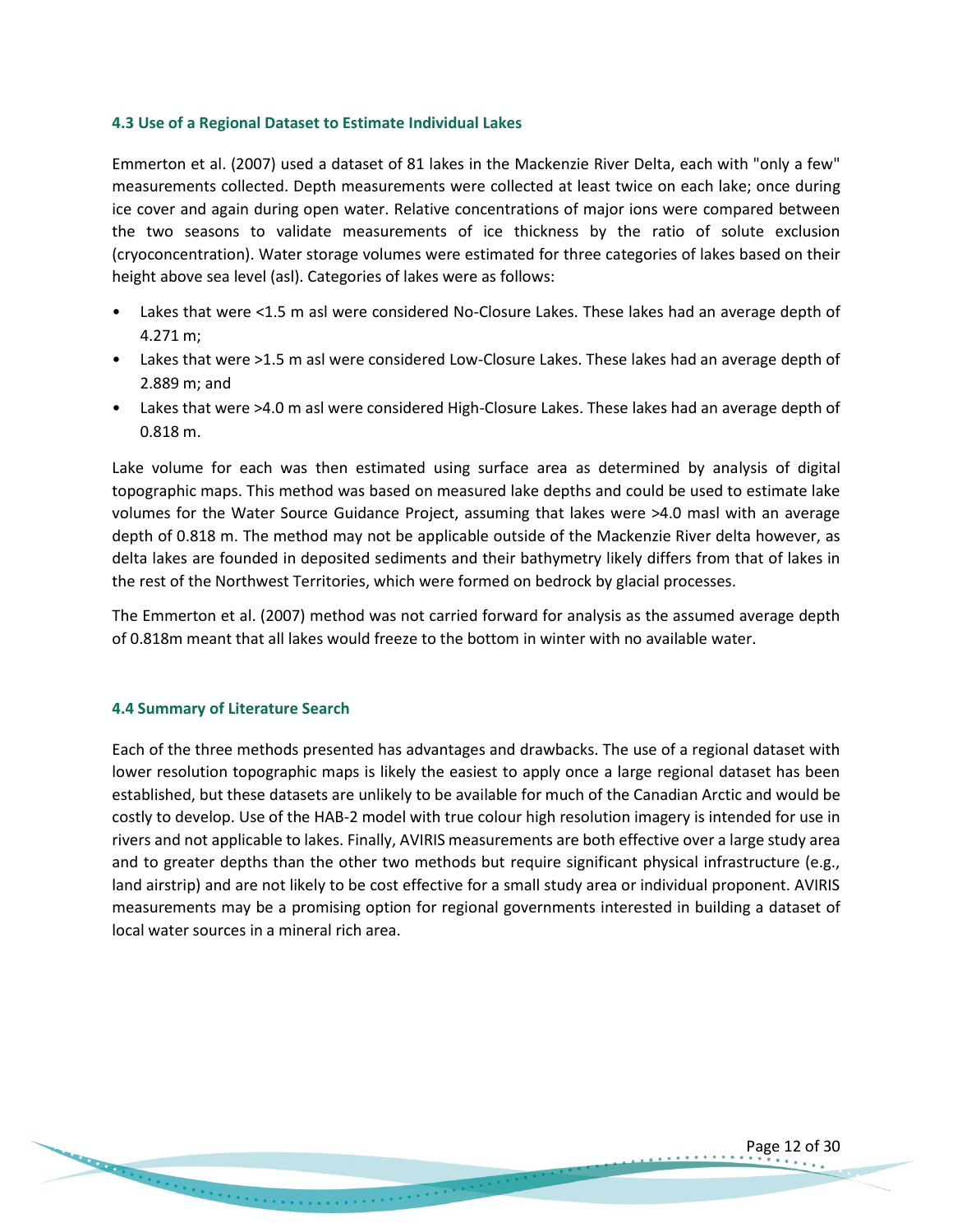## <span id="page-12-0"></span>**5.0 Analysis of the Alternative Methods**

Appendix B of Cott et al. (2005) provides mapping of bathymetry for 55 lakes in the Mackenzie Delta Region (the DFO dataset). Bathymetry was measured during the summer season from a boat and so the volumes, areas and depths presented are for the "ice free" period. Summaries of lake volumes and areas were provided for 37 of these lakes and were transcribed to a spreadsheet for comparison with lake volume estimates derived using the methods submitted by Golder, NorEX/NTPC and TerraX (Section 3).

The lake data are presented in Appendix A1. Average depths of the 37 lakes ranged from 0.5 m to 5.3 m (average = 2.1 m), maximum depths from 1.9 m to 16 m (average = 5.5 m), surface areas from 12.5 ha to 3186 ha (average = 334 ha) and volumes from 0.13 to 44 million m3 (average = 4.4 million m3). These lakes provided an independent source of measured bathymetry for the analysis and, although they were limited to the Mackenzie Delta, they provided a greater range of depths and volumes than those in Emmerton et al. (2007).

## <span id="page-12-1"></span>**5.1 Golder Back River Model**

The Golder Back River model showed that, on average, withdrawal of 12 cm of water represented less than 10% of total lake volume and therefore met the DFO (2010) requirement for protection of fish habitat. However, when applied to the DFO dataset, the model was not sufficiently protective for seven of the 37 lakes (19%) in which a 12 cm withdrawal exceeded the 10% DFO threshold (Figure 1). Of note, the 10% DFO threshold exceedances all occurred for lakes <2 m in average depth (Figure 2).



Page 13 of 30

**Figure 1: Percent of total lake volume taken with 12 cm water withdrawal - Golder Back River, all lakes.**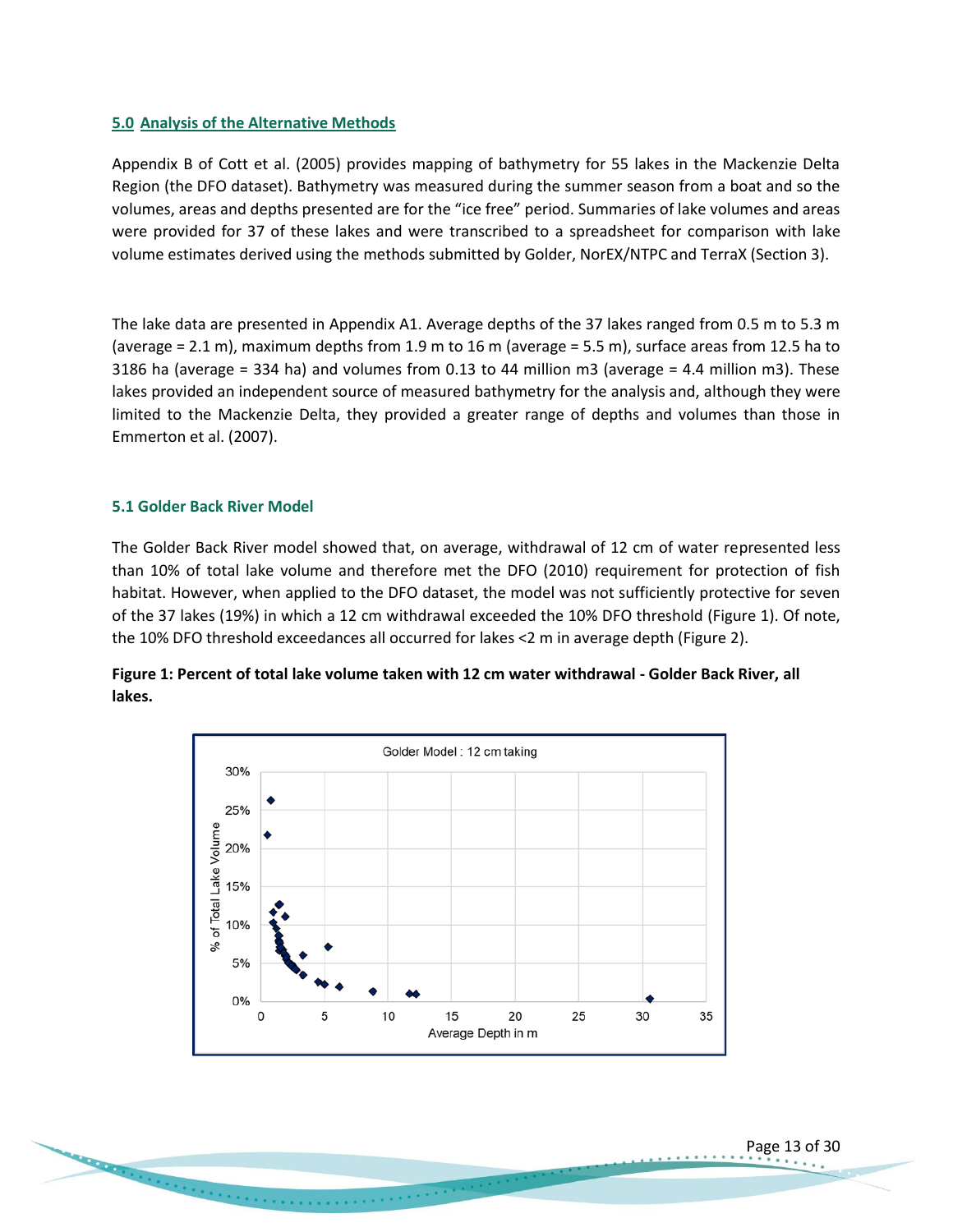

**Figure 2:** Percent of total lake volume taken with 12 cm water withdrawal – Golder Back River, Lakes <5 m.

Reducing the allowable withdrawal to 10 cm protected 89% of the 37 lakes - all lakes but those which were <1.5 m in depth (Figure 3). Although this analysis was done on open water (total) lake volume, it supports the DFO (2010) protocol: "*Only waterbodies with maximum depths that are >1.5 m than their corresponding maximum expected ice thickness should be considered for water withdrawal … Waterbodies with less than 1.5 m of free water beneath the maximum ice are considered to be particularly vulnerable to the effects of water withdrawal.*" Regardless of ice cover, a minimum depth of 1.5 m of water is required to support a withdrawal of 10 cm without exceeding 10% of the volume.



**Figure 3: Percent of total lake volume taken with 10 cm water withdrawal – Golder Back River, Lakes <5 m.**

. . . . . . . .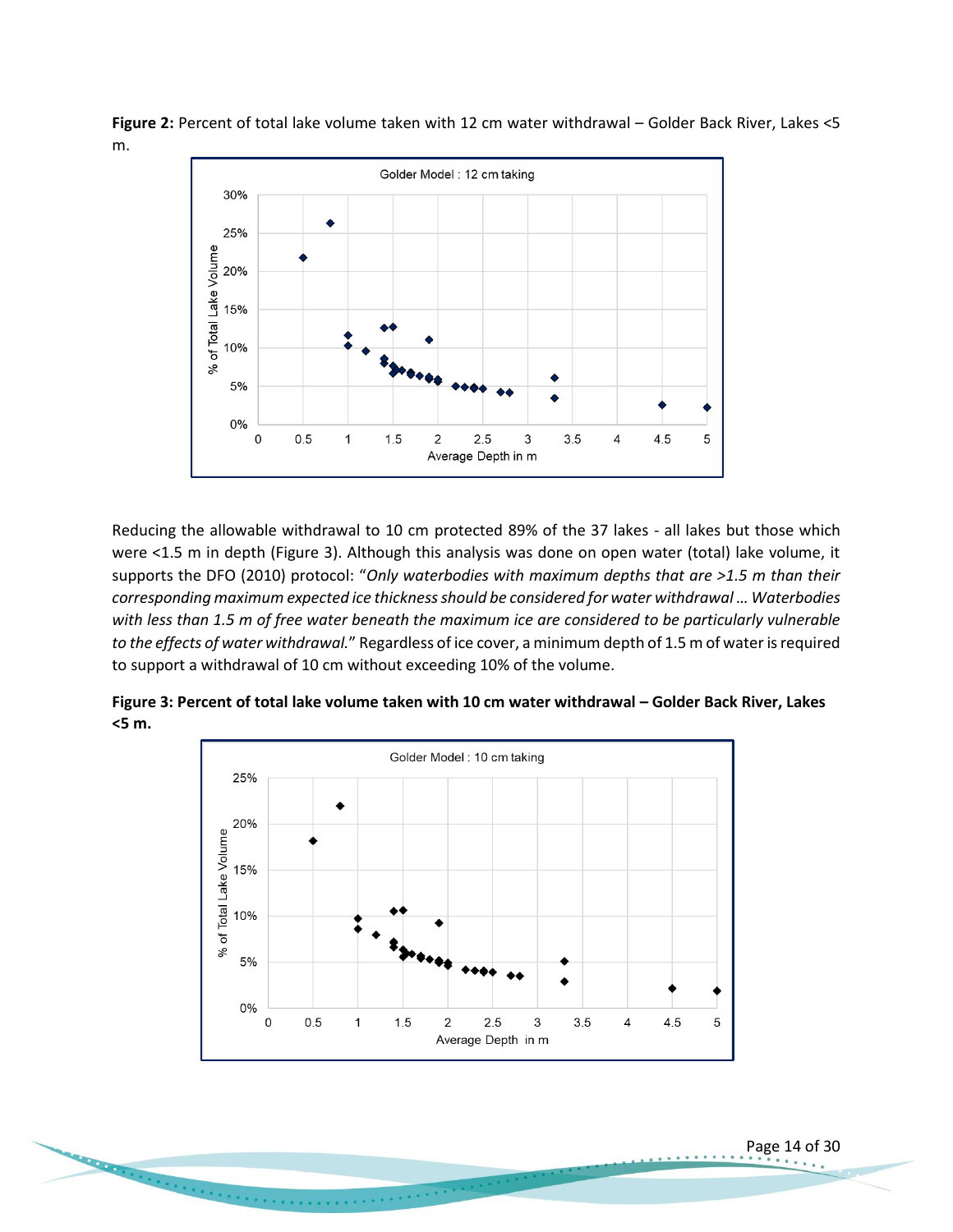# <span id="page-14-0"></span>**5.2 Golder Nighthawk Model**

The Golder Nighthawk model estimated volume as "Lake Area X assumed average depth of 1 m" for lakes where the maximum depth exceeded 3 m. 10% of the resultant estimate was then compared to the 10% figure derived from the DFO data set.

The Golder Nighthawk Model screened out eight of the 37 lakes in the test set that were <3 m deep, although it is recognized that, in practice, these lakes would not be screened out until such time as the required depth confirmation was made. Of the 29 remaining lakes, withdrawal of a volume corresponding to 10 cm of an assumed average depth of 1 m exceeded the DFO threshold of 10% in three lakes – habitat was thus protected in 90% of the test lakes (Figure 4). Average water depths in the lakes where withdrawal exceeded 10% were 0.8 m, 1.4 m, and 1.5 m.

In practice, volumes would be calculated from surface area for all lakes with no screening for maximum depth until field measurements were possible. If all 37 lakes were included without screening for a maximum depth of 3 m then water withdrawal exceeded 10% in four of the 37 lakes in which average depths were 0.5 m, 0.8 m, 1.4 m, and 1.5 m (Figure 5). Therefore 89% of lakes were protected. All lakes in which average depth exceeded 1.5 m were protected if maximum depth exceeded 3 m and allowable water withdrawal was calculated as "0.1 X Surface area in m." (Figure 4).

Field measurements confirming that average under-ice depth was >1.5 m was therefore more protective than field measurements confirming a maximum depth >3 m.



#### **Figure 4: Percent of total lake volume taken with Golder Nighthawk Model, Lakes >3 m.**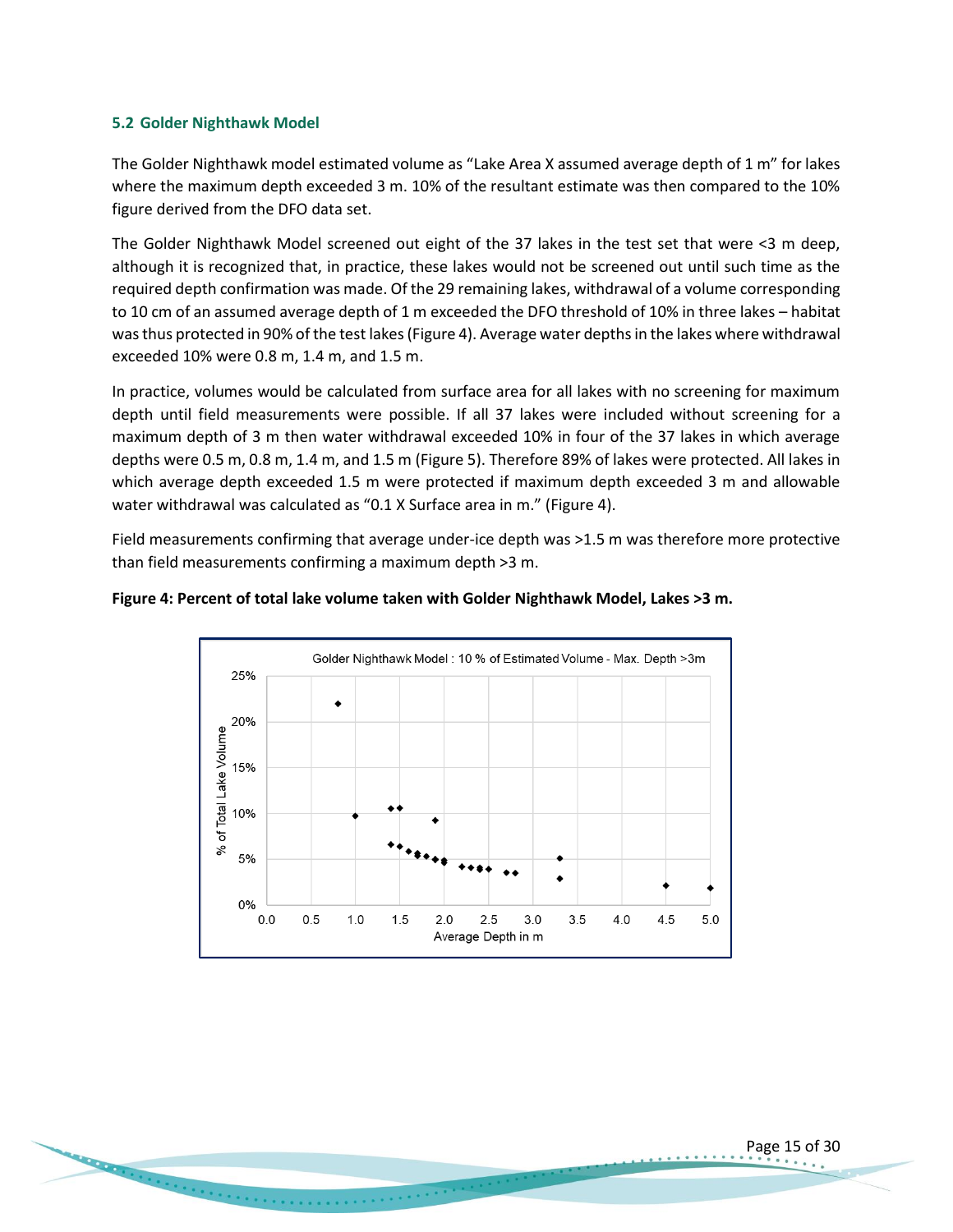



# <span id="page-15-0"></span>**5.3 NorEx/NTPC Model**

The NorEx/NTPC Model assumed a 3 m maximum depth or a 1.5 m average depth in the absence of bathymetric information. Water volumes were calculated based on these assumptions, allowable water taking calculated as 10% of the estimated volume and then compared to 10% of the volume measured by DFO.

The "Maximum Depth Model" allowed greater water withdrawal but overestimated available water in 10 of the 37 lakes, thus only protecting habitat in 73% of the lakes in the DFO dataset (Figure 6). The magnitudes of the overestimates were larger than those in the Golder Back River and Nighthawk models. The "Average Depth Model" provided for lesser water withdrawals and overestimated available water in 4 of the 37 lakes, thus protecting habitat in 89% of the lakes in the DFO dataset (Figure 6). The magnitudes of the overestimates were larger than those in the Golder Back River and Nighthawk models.

# <span id="page-15-1"></span>**5.4 TerraX Model**

The TerraX Model used power functions to derive volumes based on area for lakes that were assumed to be deep or shallow:

| Shallow Lakes: | Volume = 6843654 X Area1.16939   |
|----------------|----------------------------------|
| Deep Lakes:    | Volume = 16621633 X Area1.173949 |

Both models produced very large overestimates of lake volume such that the estimated takings of 10% exceeded the DFO threshold for all lakes and ranged as high as 225% and 666% for the shallow and deep

Page 16 of 30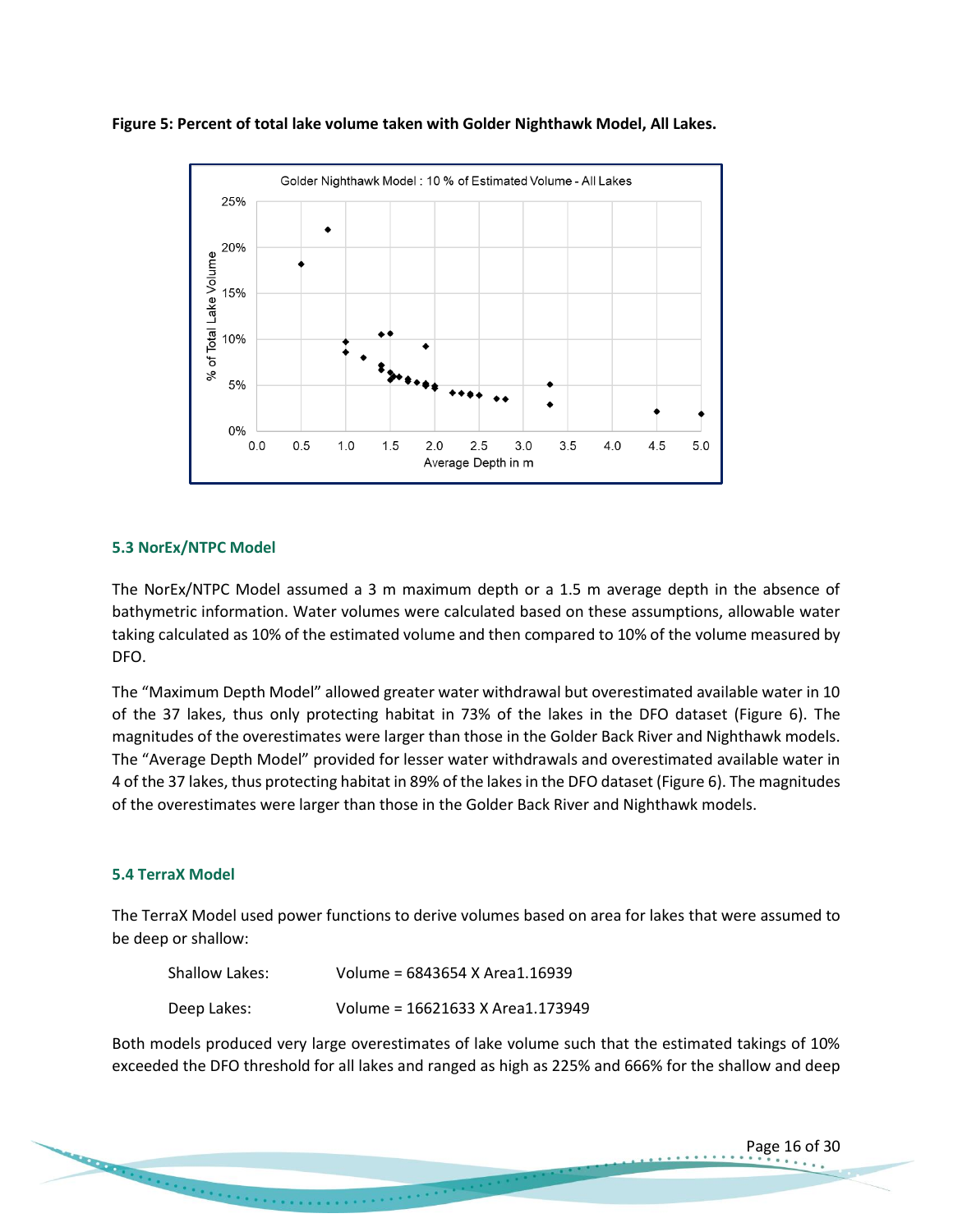lake models, respectively (Figure 7). These magnitudes of error pose a substantial risk of damage to fish habitat if used as the basis for a 10% allowable volume calculation for water withdrawal.





# **Figure 7. Percent of total lake volume taken with TerraX Shallow and Deep Lake Models.**



#### <span id="page-16-0"></span>**5.5 Conclusions**

**CONSTRAINING** 

The methods reviewed were, for the most part, variants of each other, using information on lake surface area derived from remote sensing techniques or existing mapping and assumptions on lake depth. These

 $\label{eq:2.1} \begin{split} \mathcal{F}^{(1)}(x) &= \mathcal{F}^{(1)}(x) + \mathcal{F}^{(2)}(x) + \mathcal{F}^{(1)}(x) + \mathcal{F}^{(2)}(x) + \mathcal{F}^{(1)}(x) + \mathcal{F}^{(2)}(x) + \mathcal{F}^{(1)}(x) \end{split}$ 

Page 17 of 30

. . . . . . .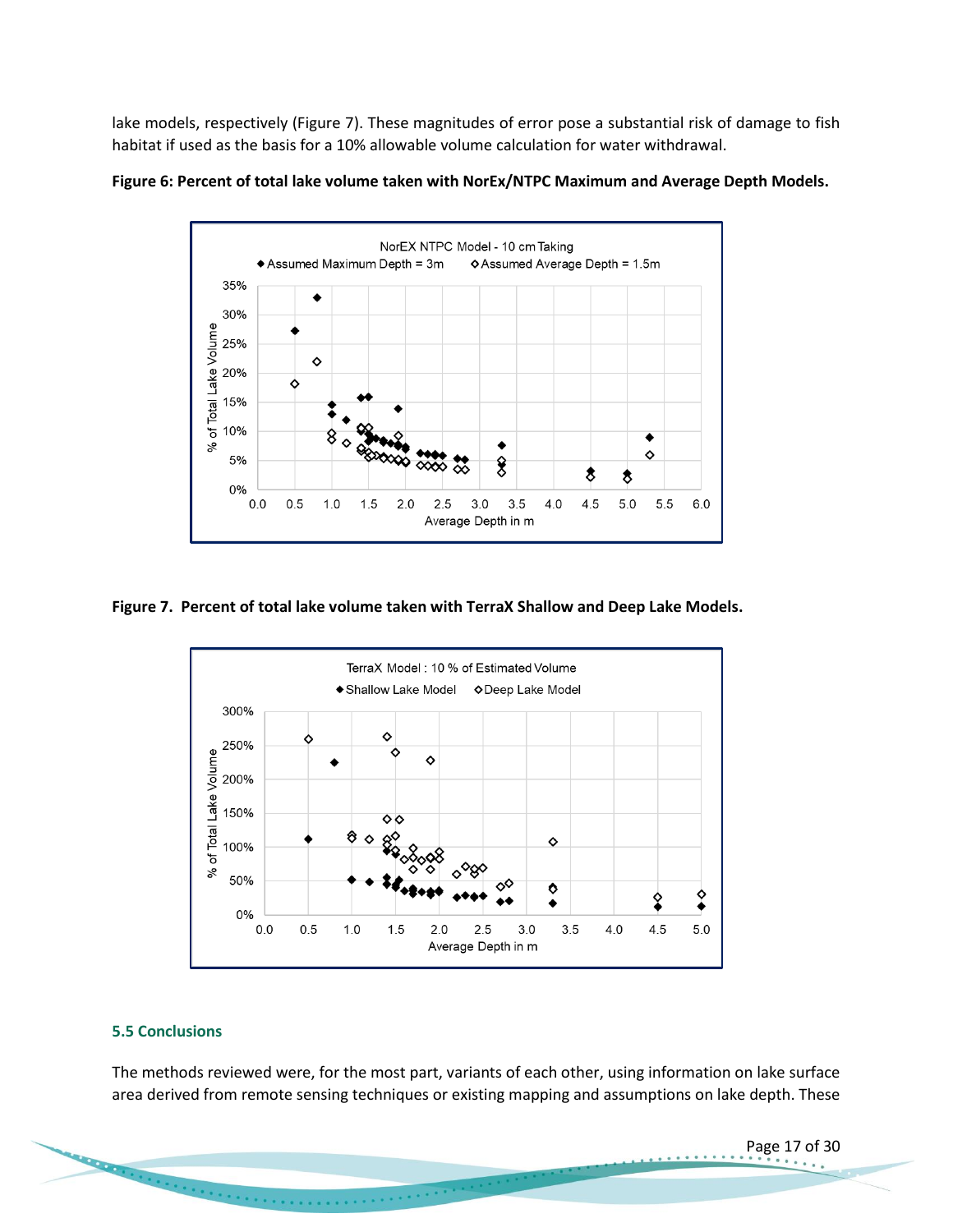produced estimates of varying levels of accuracy when compared with volume estimates derived using the DFO approach (Cott et al. 2005).

The Golder Back River approach used the same sources to estimate lake area and a detailed GIS model of lake and terrain bathymetry to estimate depths. It recommended a conservative water withdrawal of 12 cm that could be applied to all lakes with no need for measurements. Reducing the allowable limit to 10 cm protected 92% of the 37 lakes - all lakes but three which were < 1.5 m in depth.

Although the Golder Back River method was derived using open water (total) lake volumes, it supports the DFO (2010) protocol: "*Only waterbodies with maximum depths that are >1.5 m than their corresponding maximum expected ice thickness should be considered for water withdrawal … Waterbodies with less than 1.5 m of free water beneath the maximum ice are considered to be particularly vulnerable to the effects of water withdrawal.*" Regardless of ice cover, a minimum depth of 1.5 m of water is required to support a withdrawal of 10 cm without exceeding 10% of the volume.

The Golder Back River method is therefore recommended as a viable alternative, requiring no knowledge of lake morphometry unless proponents wish to challenge findings by taking their own measurements.

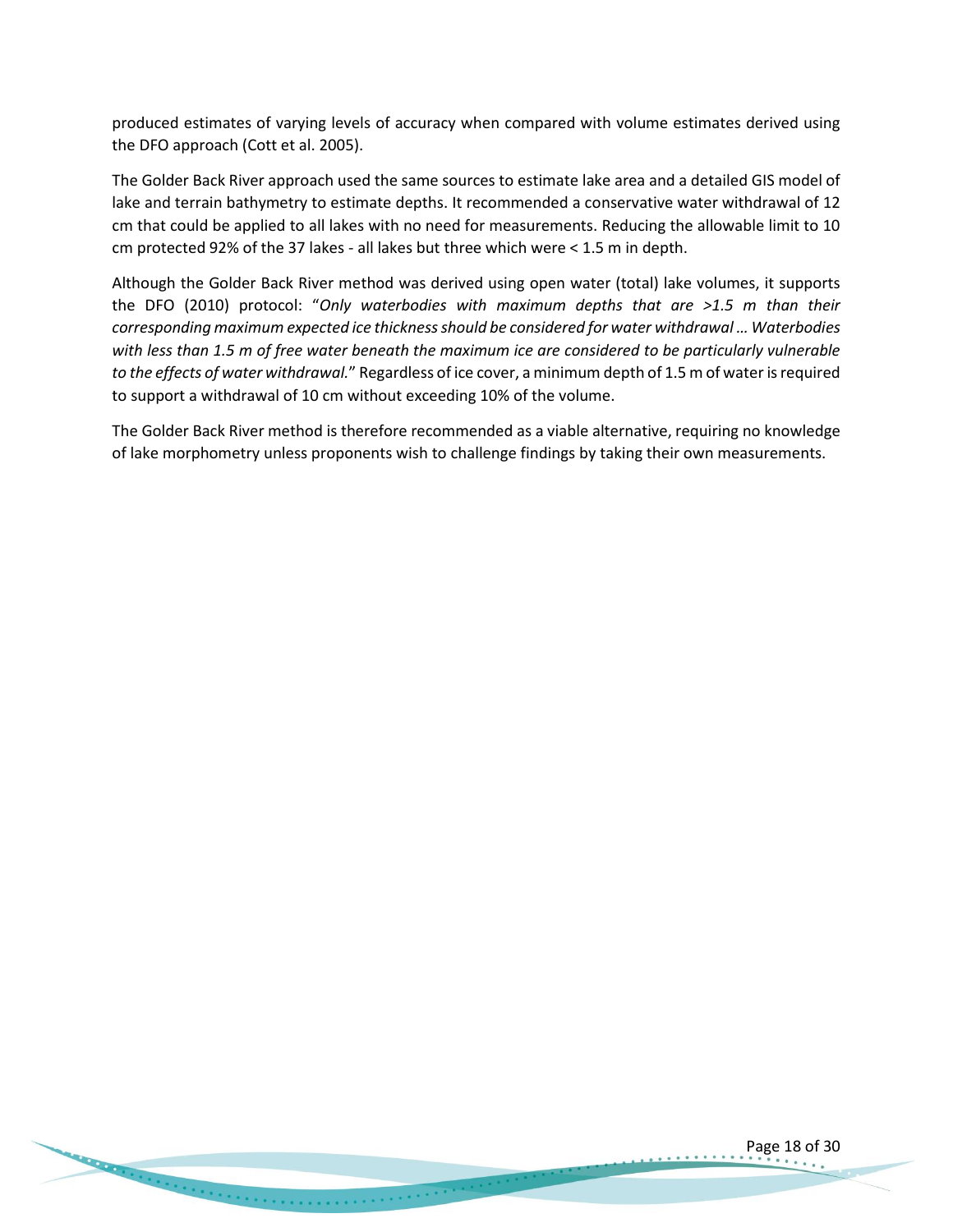# <span id="page-18-0"></span>**6.0 Comparison of Lake Volumes Above and Below Ice Cover**

Although the Golder Back River Model (the recommended guidance) was developed based on under-ice lake volumes, the application of the model reflects proponents' use of surface areas above the ice cover as derived by, for example, Google Earth or mapping. Therefore, application of the recommended 10 cm water withdrawal derived as "Surface Area X 0.1 m" will overestimate the available water under the ice, as lakes will have a smaller surface area beneath ice (and hence less volume) than they will at the surface.

Available water volumes were therefore calculated above and below ice cover for three lake sets in which detailed bathymetry and ice depth were available. All were located on Precambrian Shield terrain in the Northwest Territories and Nunavut and were therefore more representative of lake morphometry than the Mackenzie Delta lakes in the Cott et al. (2005) data set. The three lake sets used were:

- 1. The Golder Back River data set which assumed a 2 m ice cover.
- 2. The data set for lakes along the Tibbitt to Contwoyto Winter Road. In 2013, EBA (2013) published bathymetric estimates of volume and surface area above and below 1.5 m ice cover to support water withdrawal for ice road development. Appendix A provided estimates using the DFO protocol for 28 lakes, of which 12 were frozen to the bottom. The 16 lakes from Appendix A which were not frozen to the bottom were used to test the preferred approach of allowing a 10 cm withdrawal and comparing the volumes taken with and without accounting for 1.5 m of ice cover.
- 3. The Kennady Lake data set provided by Golder (Hunt, 2020) for lakes adjacent to the Kennady Lake Diamond Project. Detailed bathymetry data was provided for 28 lakes ranging in maximum depth from 0.8 m to 14.5 m, average depth from 0.4 m to 4.7 m and surface area from 0.4 ha to 90.1 ha. Assumed ice depth was 2 m, and bathymetry was provided for 0.25 m intervals from surface to bottom.

Data for each lake set is provided in Appendix A.

# <span id="page-18-1"></span>**6.1 Golder Back River Lakes**

The Golder Back River data set assumed a 2 m ice cover. On average, the under-ice volume was 44% +/- 18% of the total water volume. Average lake depth ranged from 1.7 m to 34 m.

- The allowable water withdrawal of 10 cm amounted to 0.3% 6% (average = 3.5%) of the total lake volume, well within the DFO Protocol of 10% (Figure 8).
- The allowable water withdrawal of 10 cm amounted to 0.3% 38% (average = 10.6%) of the underice volume and exceeded the DFO Protocol of 10% in 26 of the 54 lakes (Figure 8). These 26 lakes had an average depth of 2.8 m or less.

Page 19 of 30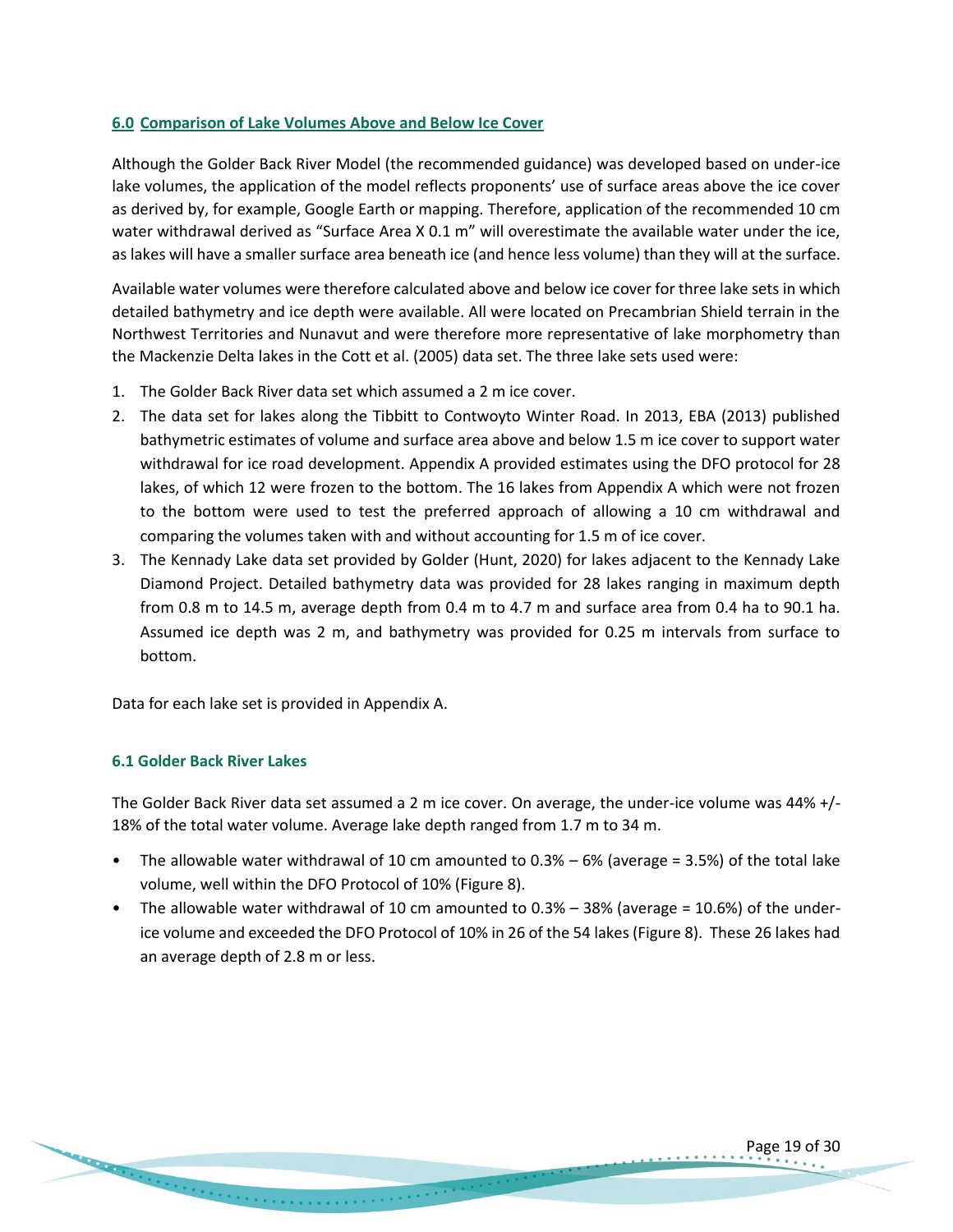**Figure 8:** Effect of Changes in Under-Ice Surface Area on Allowable Water Taking for Back River lakes.



# <span id="page-19-0"></span>**6.2 Tibbitt to Contwoyto Lakes**

**CONSTRAINING COMMAND COMMAND COMMAND COMMAND COMMAND COMMAND COMMAND COMMAND COMMAND COMMAND COMMAND COMMAND COMMAND COMMAND COMMAND COMMAND COMMAND COMMAND COMMAND COMMAND COMMAND COMMAND COMMAND COMMAND COMMAND COMMAND** 

The Tibbitt to Contwoyto data set assumed a 1.5 m ice cover. On average, the under-ice volume was 52% +/- 26% of the total water volume. Average lake depth ranged from 0.8 m to 4.4 m.

- The allowable water withdrawal of 10 cm amounted to  $2% 13%$  (average = 6.2%) of the total lake volume but exceeded the DFO Protocol of 10% in 2 of the 17 lakes (Figure 9).
- The allowable water taking of 10 cm amounted to 4% 138% (average = 30.2%) of the under-ice volume and exceeded the DFO Protocol of 10% in 11 of the 17 lakes (Figure 9). These 11 lakes had an average depth of 2.1 m or less.

Page 20 of 30

. . . . . . . .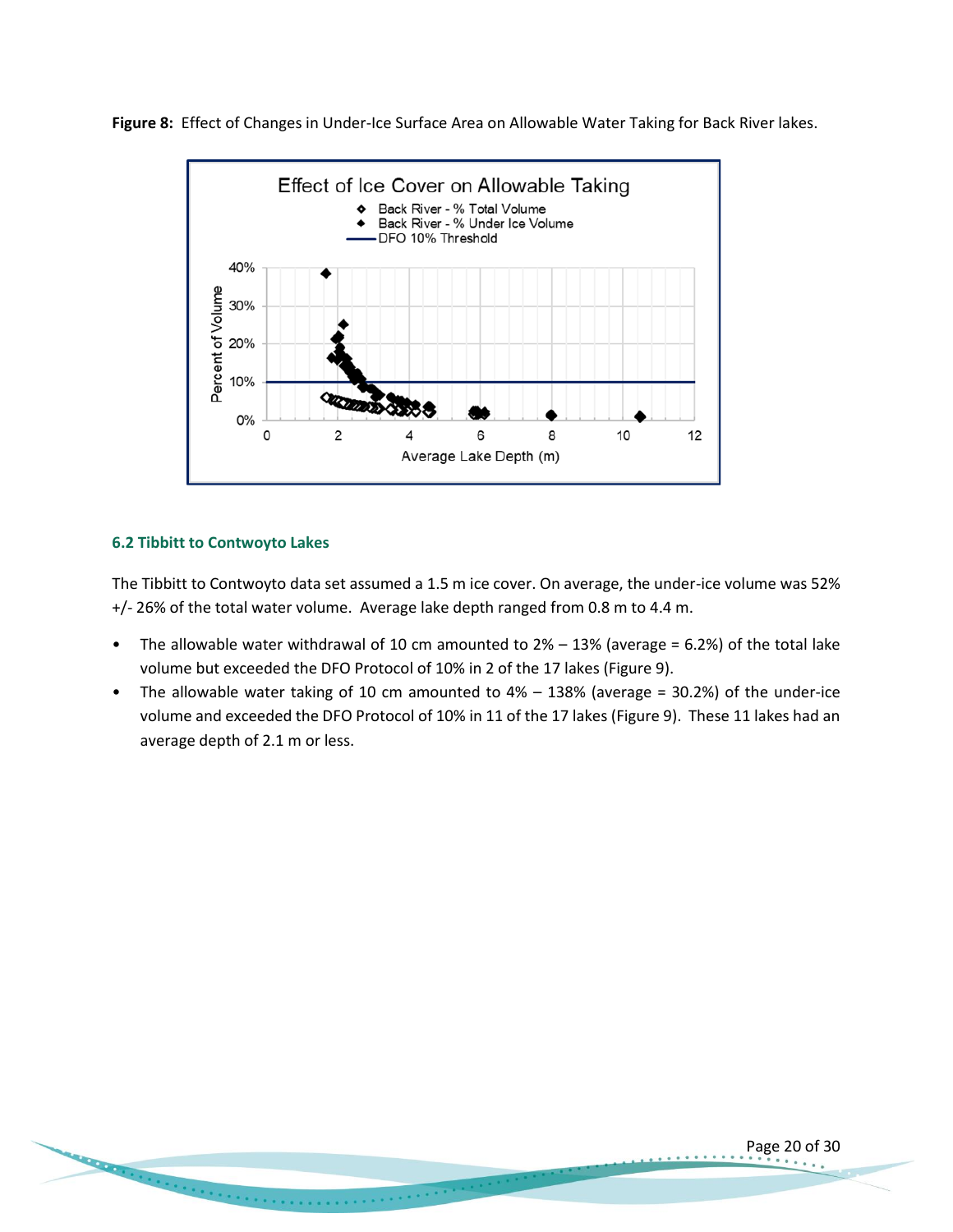**Figure 9:** Effect of Changes in Under-Ice Surface Area on Allowable Water Taking for Tibbitt-Contwoyto Ice Road Lakes.



#### <span id="page-20-0"></span>**6.3 Kennady Project Lakes**

**CONSTRAINING COMMAND** 

The Kennady Project data set assumed a 2 m ice cover. Eight of the 28 lakes were <2 m of maximum depth and were assumed to freeze to the bottom. On average, the under-ice volume of the remaining 20 lakes was 28% +/- 21% of the total water volume. Average lake depth ranged from 0.4 m to 4.7 m.

- The allowable water withdrawal of 10 cm amounted to  $2% 24%$  (average = 9%) of the total lake volume for those lakes >2 m maximum depth but exceeded the DFO Protocol of 10% in seven of the 20 lakes (Figure 10).
- The allowable water withdrawal of 10 cm exceeded the entire under-ice volume in eight of the 20 lakes >2 m maximum depth, averaged 26% in the remaining lakes, and exceeded the DFO Protocol of 10% in all but four of the lakes. These four lakes had an average depth of 2.8 m or greater (Figure 10).

. . . . . . . . . . . . . .

Page 21 of 30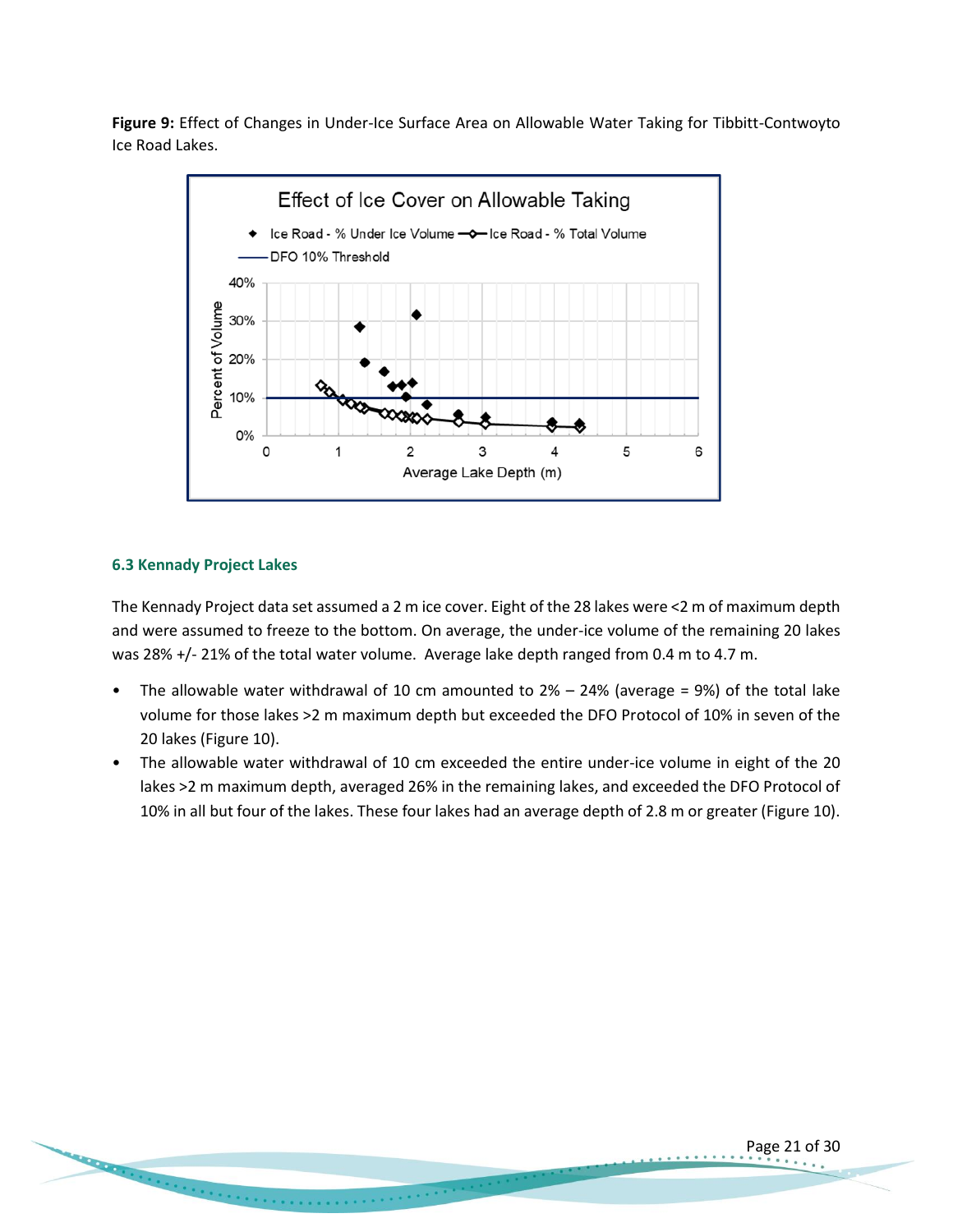**Figure 10:** Effect of Changes in Under-Ice Surface Area on Allowable Water Taking for Kennady lakes.



## <span id="page-21-0"></span>**6.4 Summary**

Although accounting for ice cover reduced the available water and increased the possibility that taking 10 cm of water under the ice could exceed the DFO threshold of 10% of available water, this only occurred for lakes that were <2.7 m in average depth (Figure 11). The DFO threshold was protected in all lakes in which average depth exceeded 2.7 m.

**Figure 11:** Average Lake Depth vs Percent Total or Under-Ice Volume Taken.



. . . . . . . . . . . . .

Page 22 of 30

. . . . . . .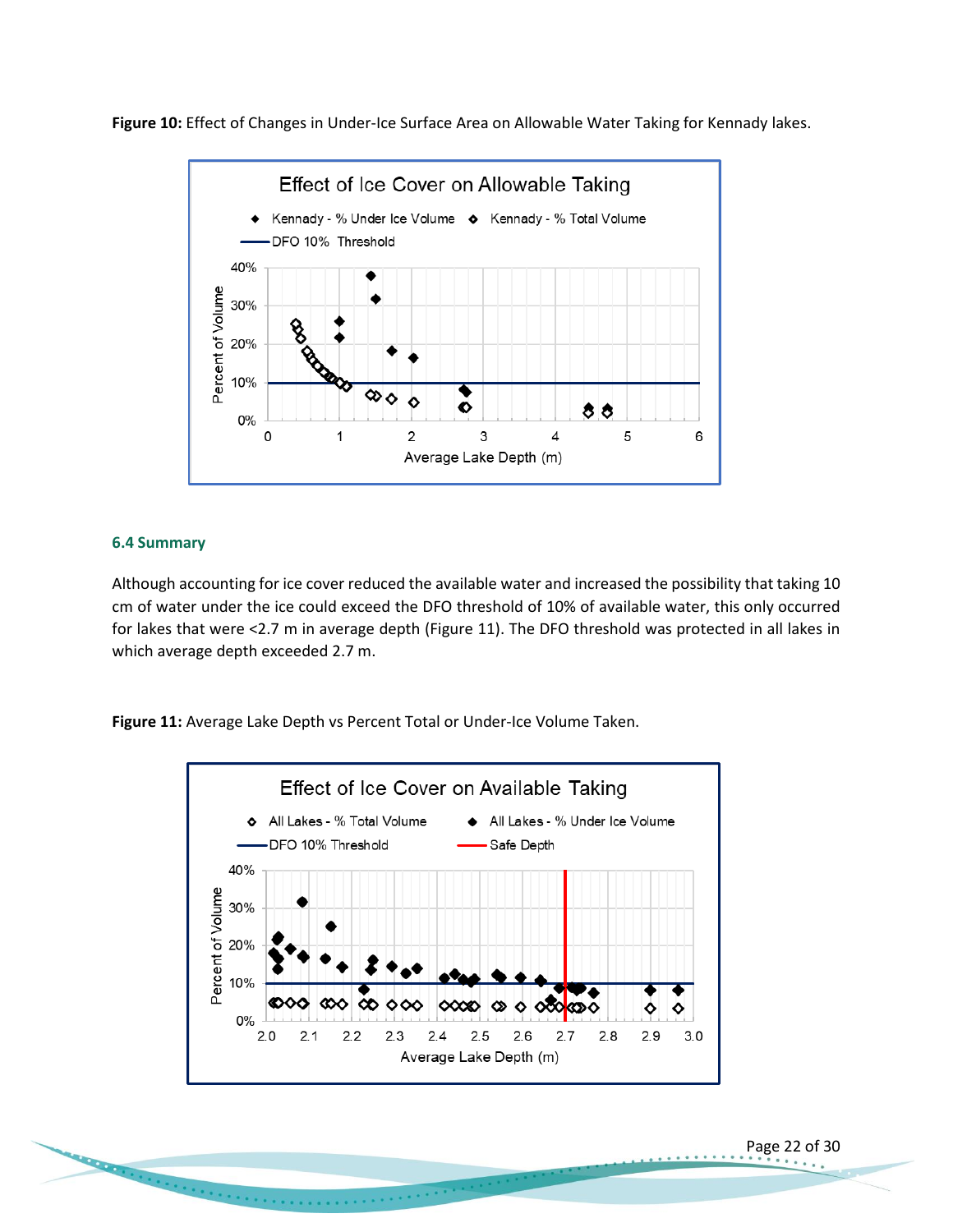# <span id="page-22-0"></span>**7.0 Lake Size vs Lake Depth**

The data set used to test for under ice volume withdrawals (Sabina, Tibbitt-Contwoyto Winter Road, and Kennady Lakes, Section 6.0) was used to investigate whether or not there was a size threshold for a lake, above which there would be no need to measure bathymetry to support a water taking of 10 cm. Figure 11 (above) showed that all lakes in the data set with an average depth >2.7 m could sustain a 10 cm water taking. Figure 12 (left) confirms that finding by plotting the percentage of total and under-ice volumes taken with the 10 cm drawdown for all lakes in the data set exceeding 2.7 m in average depth. Surface area of these lakes ranged from 5.9 to 15,271 ha. Figure 12 (right) however, shows that lakes of average depth <2.7 m cannot sustain the 10 cm water taking, regardless of surface area. Surface area of these lakes ranged from 1.6 to 500 ha.

**Figure 12:** Effect of lake area on allowable water taking for lakes >2.7 m depth (left) and <2.7 m depth (right).



There is not, therefore, a threshold of lake surface area beyond which proponents can dismiss the implications of a 10 cm drawdown on the ability of maintain lake volume within the 10% threshold of DFO (2010). This conclusion, however, is based on the relative percentage of water taken from a water body and does not address the absolute volume of water needed.

The Golder (2019) submission concluded "*This threshold of 100 ha is proposed as a reasonable limit for the possibility of environmental effects resulting from withdrawal from a single waterbody source for mineral exploration drilling. For example, waterbodies larger than 100 ha in size can be exempt from additional calculations and monitoring because impacts to a lake this size would be negligible, and because a lake of this size contains more water available for withdrawal than is allowable under Type B water licence ([100 ha x 0.12 m] / 365 days = 329 m3/day).*" This statement can be supported, however, because it places the allowable withdrawal in the context of a finite volume of water that could be used in a Type B Water Licence under the [Waters Act](http://www.justice.gov.nt.ca/en/files/legislation/waters/waters.a.pdf) an[d Waters Regulations](https://mvlwb.com/sites/default/files/documents/TAB%207%20-%20Waters%20Regulations%20-%202014.pdf) in the Northwest Territories.

Page 23 of 30

. . . . . . . . . .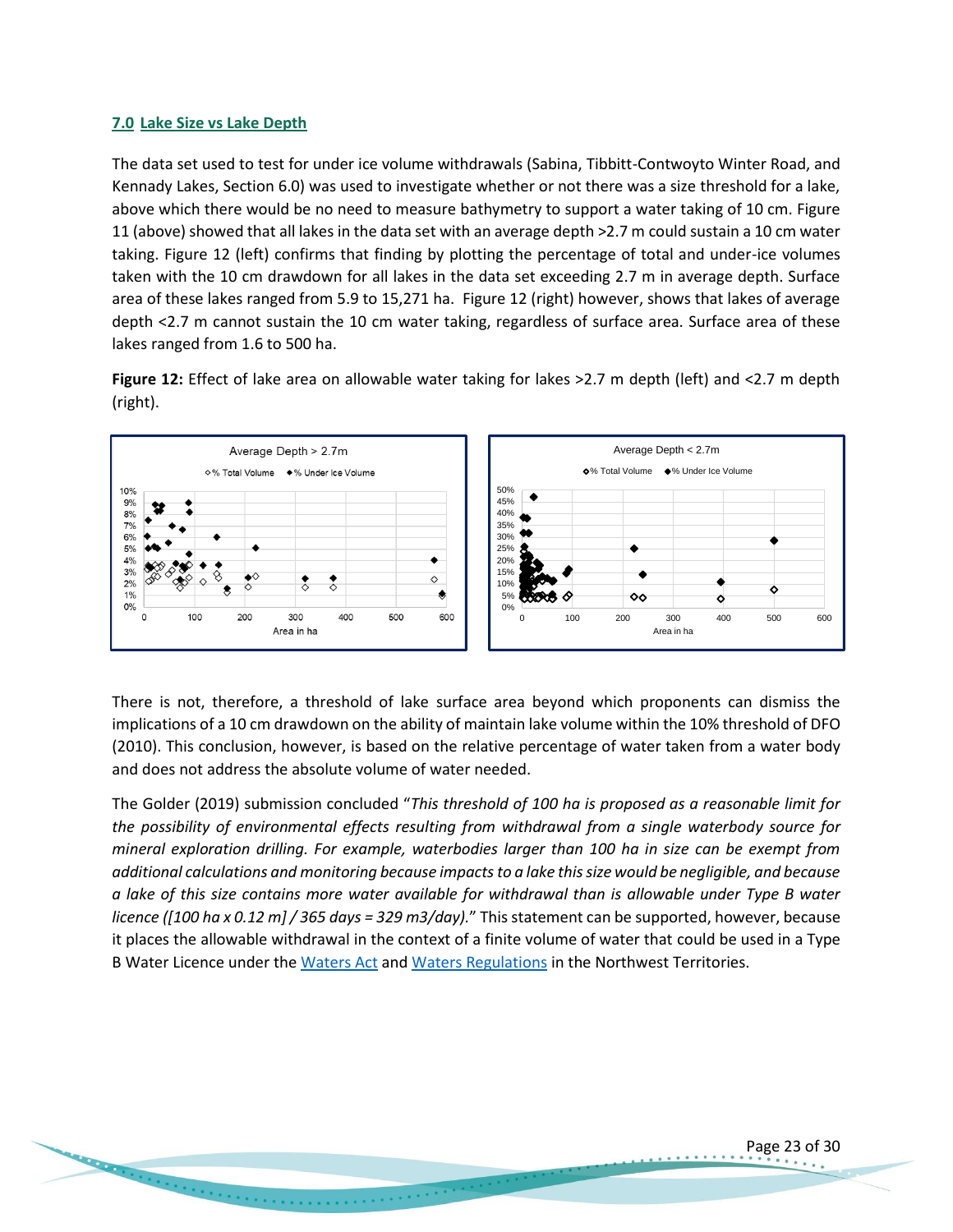#### <span id="page-23-0"></span>**8.0 Conclusions**

Maximum lake depth cannot be easily established in the field without detailed bathymetry as proponents would need to know where the deepest portion of a lake was. A series of measurements made in the vicinity of a planned water withdrawal can, however, provide a coarse estimate of average depth without detailed bathymetry or extensive knowledge of lake basin morphometry. Golder (2019, see Section 3.0) recommended a minimum of three measurements but did not substantiate that conclusion. In addition, field measurements confirming that average under-ice depth was >1.5 m were more protective than field measurements confirming a maximum depth >3 m (see Section 5.2).

Analysis of the Cott et al. (2005) data set from Mackenzie Delta lakes (Section 5) concluded that calculating an allowable water withdrawal as 10 cm X Surface Area protected fish habitat in 91% of lakes that exceeded 3 m of average depth. Testing of the method on three sets of NWT/Precambrian Shield Lakes protected 100% of lakes with an average depth > 2.7 m (Section 6).

Analysis which considered ice cover in three data sets from Precambrian Shield terrain concluded that lakes which exceeded 2.7 m in average depth could sustain an allowable water withdrawal of 10 cm X Surface Area, regardless of their surface area but that lakes <2.7 m in average depth could not, regardless of their surface area.

An average depth of 3 m exceeds the minimum requirement of 2.7 m determined in this study, even for those lakes with 2 m of ice cover (Figure 11) as lakes at that depth can sustain a 10 cm withdrawal without exceeding the DFO Protocol of 10% loss of water volume below ice cover.

Applicants should include their proposed method of field verification within their application. Different approaches may be acceptable depending on the location and nature of the proposed activities and DFO and GNWT-ENR should be engaged on this as early in the licensing and permitting process as possible.

Page 24 of 30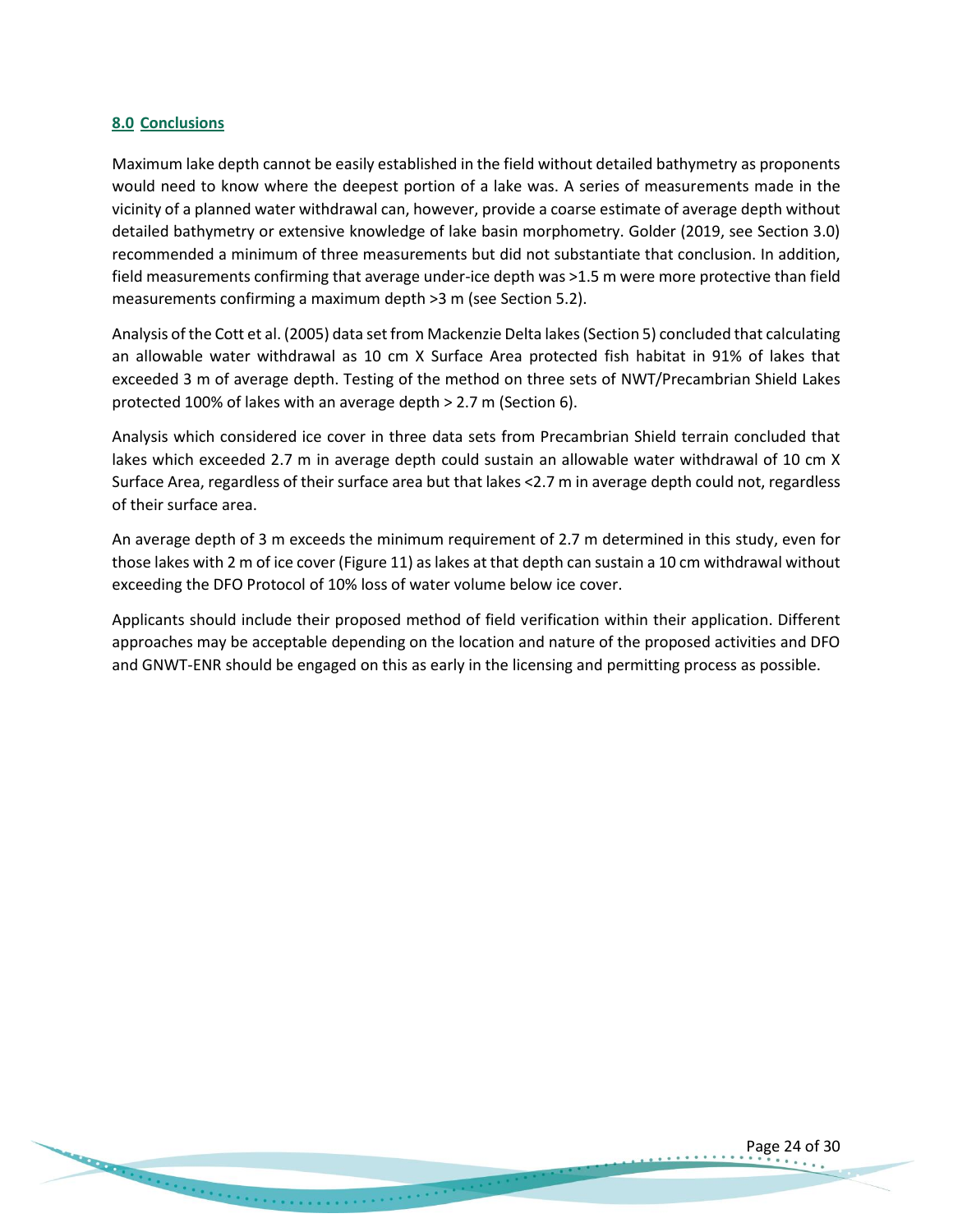## <span id="page-24-0"></span>**9.0 References**

Cott, P.A., Monita, D.M.A., Majewski, A.R., Hanna, B.W., and Bourassa, K. 2005. Application of the NWT Winter Water Withdrawal Protocol with Bathymetric Profiles of Select Small Lakes in the Mackenzie Delta Region. Can. Manuscr. Rep. Fish. Aquat. Sci. 2731:vii + 73 pp.

DFO. 2010 Fisheries and Oceans Canada. 2010. "DFO Protocol for Winter Water Withdrawal from Ice-Covered Water Bodies in the Northwest Territories and Nunavut"

DFO. 2011. Fish Screen Design Criteria for Flood and Water Truck Pumps Fisheries and Oceans Canada. DFO Can. Available at

[https://glwb.com/sites/default/files/mvlwb/documents/DFO%20Water%20Trucks%20and%20Flood%20](https://glwb.com/sites/default/files/mvlwb/documents/DFO%20Water%20Trucks%20and%20Flood%20Pump%20Fish%20Screen%20Guideline%20Dec%2012%202011.pdf) [Pump%20Fish%20Screen%20Guideline%20Dec%2012%202011.pdf.](https://glwb.com/sites/default/files/mvlwb/documents/DFO%20Water%20Trucks%20and%20Flood%20Pump%20Fish%20Screen%20Guideline%20Dec%2012%202011.pdf)

DFO. 2013. Framework for Assessing the Ecological Flow Requirements to Support Fisheries

in Canada. DFO Can. Sci. Advis. Sec. Sci. Advis. Rep. 2013/017.

DFO. 2020. Interim code of practice: End-of-pipe fish protection screens for small water intakes in freshwater. DFO Can. Available a[t https://www.dfo-mpo.gc.ca/pnw-ppe/codes/screen-ecran-eng.html.](https://www.dfo-mpo.gc.ca/pnw-ppe/codes/screen-ecran-eng.html)

EBA 2013. 2007/2008/2009/2011/2012/2013 Bathymetry Program Tibbitt to Contwoyto Winter Road. Prepared for TCWR Joint Venture. September 2013, 243 pp.

Emmerton, C.A., Lesack, L.F. and Marsh, P., 2007. Lake abundance, potential water storage, and habitat distribution in the Mackenzie River Delta, western Canadian Arctic. Water Resources Research, 43(5).

Golder Associates Ltd. 2018. Winter Ice Road Water Withdrawal Evaluation – Back River Project. Prepared for Sabina Gold & Silver Corp., submitted to the Nunavut Water Board. 56 pages. [ftp://ftp.nwb-oen.ca/registry/2 MINING MILLING/2A/2AM -](ftp://ftp.nwb-oen.ca/registry/2 MINING MILLING/2A/2AM - Mining/2AM-BRP1831 Sabina/3 TECH/E WATER USE/181203 2AM-BRP1831 2019 Sabina WIR Technical Memorandum-IMLE.pdf) Mining/2AM-BRP1831 Sabina/3 TECH/E [WATER USE/181203 2AM-BRP1831 2019 Sabina WIR Technical Memorandum-IMLE.pdf.](ftp://ftp.nwb-oen.ca/registry/2 MINING MILLING/2A/2AM - Mining/2AM-BRP1831 Sabina/3 TECH/E WATER USE/181203 2AM-BRP1831 2019 Sabina WIR Technical Memorandum-IMLE.pdf)

Golder Associates Ltd. 2019. Technical Memorandum "Proposed Approach to Determining Water Source Capacity for Mineral Exploration Projects."

Hamilton, M.K., Davis, C.O., Rhea, W.J., Pilorz, S.H. and Carder, K.L., 1993. Estimating chlorophyll content and bathymetry of Lake Tahoe using AVIRIS data. Remote Sensing of Environment, 44(2-3), pp.217-230.

Hunt, Edward, pers. comm, April 21, 2020

NASA. Jet Propulsion Laboratory. 2019. Airborne Visible Infrared Imaging Spectrometer.

Nighthawk Gold Corp. 2019. Water Use Plan Version 2.1 for the Nighthawk Gold Corp Indin Lake Gold Property. Available at: [http://registry.mvlwb.ca/Documents/W2018L2-0002/W2018L2-0002%20-](http://registry.mvlwb.ca/Documents/W2018L2-0002/W2018L2-0002%20-%20Nighthawk%20-%20Water%20Use%20Plan%20-%20Version%202.1%20-%20June%2020_19.pdf) [%20Nighthawk%20-%20Water%20Use%20Plan%20-%20Version%202.1%20-%20June%2020\\_19.pdf.](http://registry.mvlwb.ca/Documents/W2018L2-0002/W2018L2-0002%20-%20Nighthawk%20-%20Water%20Use%20Plan%20-%20Version%202.1%20-%20June%2020_19.pdf)

Natural Resources Canada. 2017. CanVec Geospatial Extraction Tool. [modified 28 June 2017; accessed 18 February 2019]. [http://maps.canada.ca/czs/index-en.html?service=canvec.](http://maps.canada.ca/czs/index-en.html?service=canvec)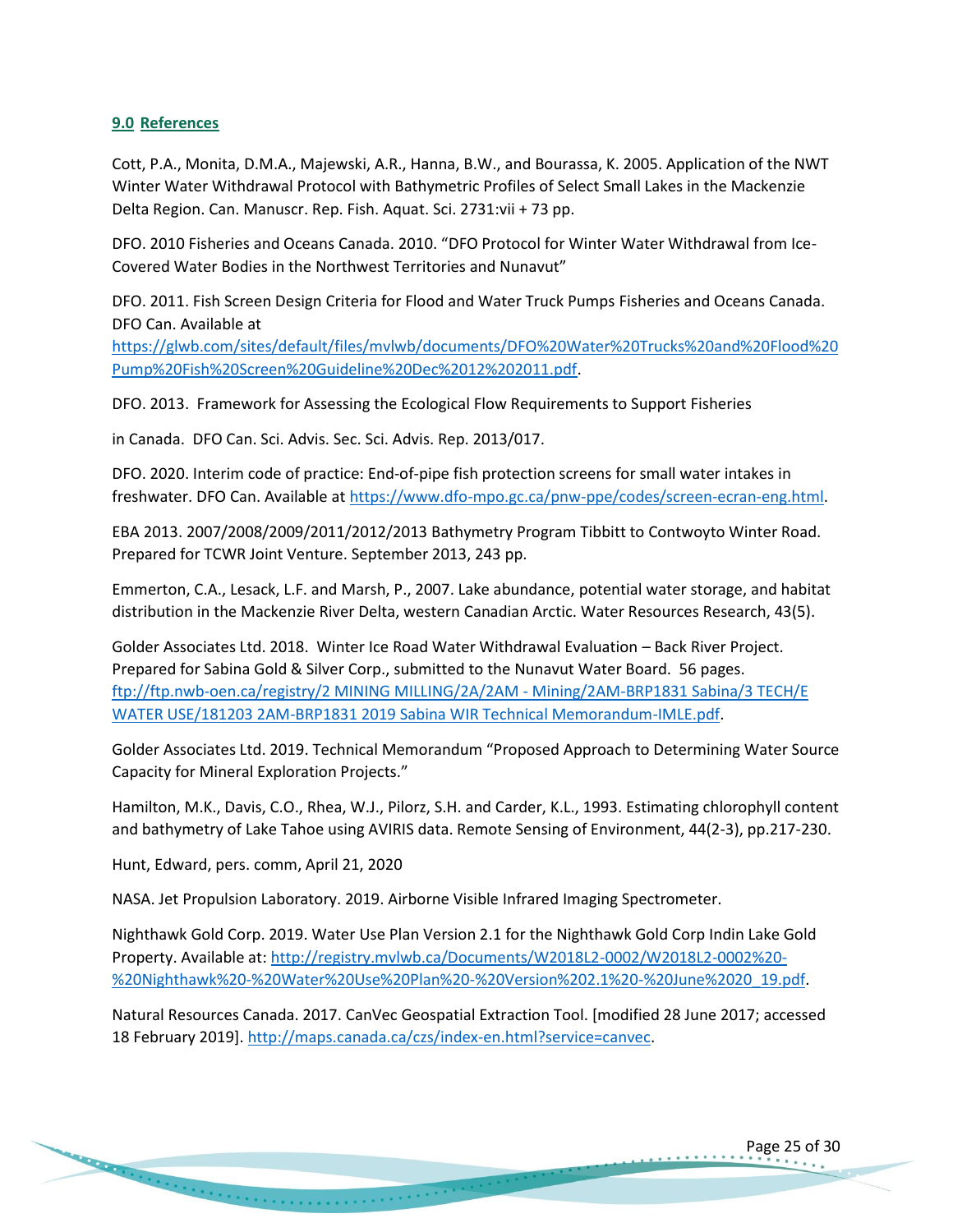TerraX Minerals Inc. 2019. Information Request (IR) from the Department of Fisheries and Oceans, Canada (DFO) related to the Type B Water License Application, Yellowknife City Gold Project (YCGP). Available a[t http://registry.mvlwb.ca/Documents/MV2018L2-0006/MV2018L2-0006%20-](http://registry.mvlwb.ca/Documents/MV2018L2-0006/MV2018L2-0006%20-%20TerraX%20Minerals%20-%20Response%20to%20MVLWB%20Information%20Request%20-%20Jan25-19.pdf) [%20TerraX%20Minerals%20-%20Response%20to%20MVLWB%20Information%20Request%20-](http://registry.mvlwb.ca/Documents/MV2018L2-0006/MV2018L2-0006%20-%20TerraX%20Minerals%20-%20Response%20to%20MVLWB%20Information%20Request%20-%20Jan25-19.pdf) [%20Jan25-19.pdf.](http://registry.mvlwb.ca/Documents/MV2018L2-0006/MV2018L2-0006%20-%20TerraX%20Minerals%20-%20Response%20to%20MVLWB%20Information%20Request%20-%20Jan25-19.pdf)

Walther, S.C., Marcus, W.A. and Fonstad, M.A., 2011. Evaluation of high-resolution, true-colour, aerial imagery for mapping bathymetry in a clear-water river without ground-based depth measurements. International Journal of Remote Sensing, 32(15), pp.4343-4363.

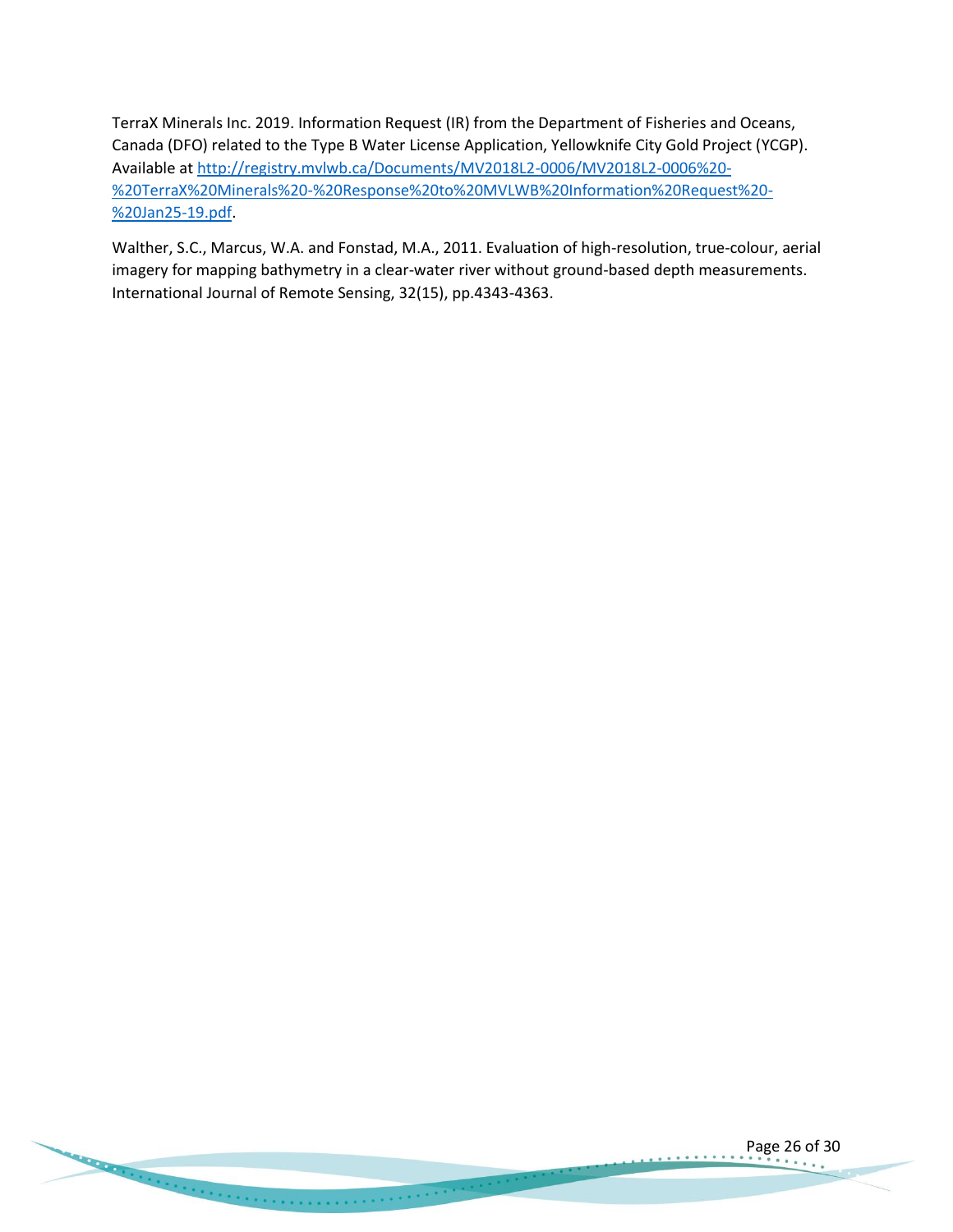# **Appendix A. Bathymetry Data for Four Lake Sets**

# **A1. DFO Lakes**

| Lake Name      |                | Average Depth Maximum Depth | Volume     | <b>Surface Area</b> | 10 cm Water Taking | % of Total Volume |
|----------------|----------------|-----------------------------|------------|---------------------|--------------------|-------------------|
|                | m              | m                           | m3         | m2                  | m3                 |                   |
| 1              | 1.4            | 3.9                         | 1,571,297  | 1,044,082           | 104,408            | 7%                |
| 3              | 1.7            | 3.1                         | 938,582    | 531,576             | 53,158             | 6%                |
| 5              | 1.9            | 3.6                         | 2,383,667  | 1,192,044           | 119,204            | 5%                |
| 6              | 1.5            | 3.2                         | 845,098    | 540,855             | 54,086             | 6%                |
| $\overline{7}$ | 1.7            | 3.7                         | 263,238    | 148,653             | 14,865             | 6%                |
| 8              | 1.9            | 3.4                         | 567,508    | 284,661             | 28,466             | 5%                |
| 9              | 1.6            | 3.2                         | 612,159    | 360,387             | 36,039             | 6%                |
| 10             | 2.3            | 6.6                         | 3,289,435  | 1,348,009           | 134,801            | 4%                |
| 11             | 2.4            | 4.4                         | 1,289,354  | 525,228             | 52,523             | 4%                |
| 12             | 1.9            | 3.1                         | 2,246,198  | 1,112,654           | 111,265            | 5%                |
| 13             | 1.7            | 3.5                         | 3,100,134  | 1,676,252           | 167,625            | 5%                |
| 14             | $\overline{2}$ | 3.5                         | 6,360,440  | 2,949,923           | 294,992            | 5%                |
| 15             | 1.9            | 3                           | 1,763,876  | 913,892             | 91,389             | 5%                |
| 16             | $\overline{2}$ | 3.2                         | 2,188,830  | 1,076,391           | 107,639            | 5%                |
| 17             | 1.5            | 2.5                         | 6,765,805  | 3,765,805           | 376,581            | 6%                |
| 18             | 2.5            | 3.3                         | 3,770,461  | 1,475,925           | 147,593            | 4%                |
| 19             | 5.3            | 16                          | 43,868,500 | 26,326,225          | 2,632,623          | 6%                |
| 20             | 1.9            | 5.9                         | 10,589,209 | 9,793,064           | 979,306            | 9%                |
| 21             | 0.8            | $\overline{7}$              | 14,520,335 | 31,864,335          | 3,186,434          | 22%               |
| 22             | 1.4            | 7.2                         | 9,856,299  | 10,383,256          | 1,038,326          | 11%               |
| 23             | 1.5            | 3.5                         | 5,426,767  | 5,769,203           | 576,920            | 11%               |
| 24             | 3.3            | 10                          | 8,061,505  | 4,101,841           | 410,184            | 5%                |
| 25             | 1.54           | 2.9                         | 13,008,359 | 7,724,101           | 772,410            | 6%                |
| 26             | 1.4            | 2.2                         | 3,854,968  | 2,753,584           | 275,358            | 7%                |
| 27             | 1.8            | 3.1                         | 1,112,403  | 591,192             | 59,119             | 5%                |
| 28             | $\mathbf{1}$   | 1.9                         | 376,606    | 324,674             | 32,467             | 9%                |
| 29             | 1.2            | 2.1                         | 469,133    | 374,200             | 37,420             | 8%                |
| 31             | $\mathbf{1}$   | 3.1                         | 128,732    | 125,341             | 12,534             | 10%               |
| 36             | 2.2            | 9.4                         | 993,729    | 417,487             | 41,749             | 4%                |
| 38             | 0.5            | 2.5                         | 230,302    | 418,355             | 41,836             | 18%               |
| 44             | 1.4            | 2.6                         | 613,239    | 441.881             | 44,188             | 7%                |
| 46             | 4.5            | 11.9                        | 805,121    | 172,543             | 17,254             | 2%                |
| 47             | 2.4            | 12.9                        | 3,452,380  | 1,343,999           | 134,400            | 4%                |
| 48             | 5              | 13.9                        | 5,380,515  | 1,005,366           | 100,537            | 2%                |
| 49             | 2.8            | 9.6                         | 814,227    | 283,121             | 28,312             | 3%                |
| 52             | 3.3            | 9.5                         | 910,830    | 264,305             | 26,431             | 3%                |
| 54             | 2.7            | 9                           | 402,504    | 142,544             | 14,254             | 4%                |

Page 27 of 30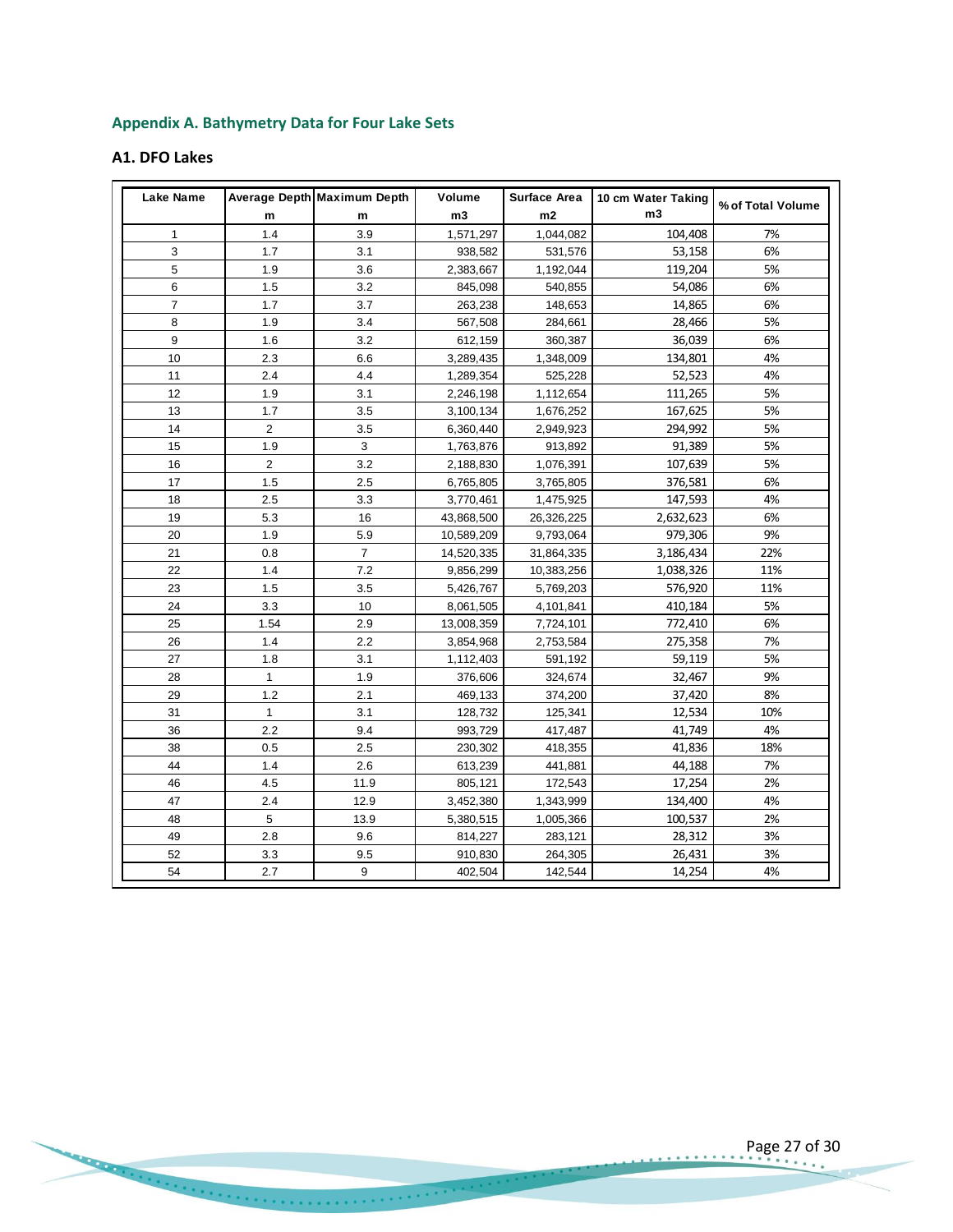# **A2. Back River Lakes**

| Waterbody<br>ID        | North.<br><b>UTM</b> | East.<br><b>UTM</b> | Surface Area (SA)<br>(m <sup>2</sup> ) | Volume (V)<br>(m <sup>3</sup> ) | V:SA ratio<br>(average depth)<br>(m) | <b>Under Ice</b><br><b>Volume Below</b><br>2 m Depth $(m^3)$ | <b>DFO Threshold</b><br>= 10% of Under<br><b>Ice Volume</b> | Ratio - total /<br><b>Under Ice</b> | Average below<br>ice depth | 10 cm Water Taking<br>m <sub>3</sub> | % of Total<br>Volume | % of Under<br><b>Ice Volume</b> | 10 cm Meets DFO<br>Threshold? |
|------------------------|----------------------|---------------------|----------------------------------------|---------------------------------|--------------------------------------|--------------------------------------------------------------|-------------------------------------------------------------|-------------------------------------|----------------------------|--------------------------------------|----------------------|---------------------------------|-------------------------------|
| Lake 1-0               | 7272263              | 428691              | 348,021                                | 951,009                         | 2.7                                  | 396,02                                                       | 39,603                                                      | 42%                                 | 1.14                       | 34,802                               | 4%                   | 9%                              | Yes                           |
| ake 2-0                | 7273318              | 427649              | 598,077                                | 1,487,839                       | 2.5                                  | 535,068                                                      | 53,507                                                      | 36%                                 | 0.89                       | 59,808                               | 4%                   | 11%                             | No                            |
| ake 3-0<br>ake 4-0     | 7273459<br>7275521   | 425284<br>422778    | 557,865<br>349.596                     | 1,738,708<br>705,486            | 3.1<br>$\overline{2}$                | 793,748<br>193,786                                           | 79,375<br>19,379                                            | 46%<br>27%                          | 1.42<br>0.55               | 55,787<br>34,960                     | 3%<br>5%             | 7%<br>18%                       | Yes<br>No                     |
| ake 8-0                | 7276631              | 418218              | 765.711                                | 2,427,79                        | 3.2                                  | 1.137.97                                                     | 113.798                                                     | 47%                                 | 1.49                       | 76,571                               | 3%                   | 7%                              | Yes                           |
| ake 7-0.               | 7277136              | 419314              | 2,211,876                              | 8,325,456                       | 3.8                                  | 4,336,453                                                    | 433,645                                                     | 52%                                 | 1.96                       | 221,188                              | 3%                   | 5%                              | Yes                           |
| ake 6-0                | 7277346              | 421197              | 224,514                                | 614,579                         | 2.7                                  | 253,62                                                       | 25,362                                                      | 41%                                 | 1.13                       | 22,451                               | 4%                   | 9%                              | Yes                           |
| ake 9-0                | 7277741              | 416761              | 620,172                                | 1,581,37                        | 2.5                                  | 537,030                                                      | 53,703                                                      | 34%                                 | 0.87                       | 62,017                               | 4%                   | 12%                             | No                            |
| ake 11-0               | 7280643<br>7284074   | 411983              | 885.771                                | 2,406,32<br>597,123             | 2.7<br>2.1                           | 981.876                                                      | 98,188                                                      | 41%<br>25%                          | 1.11                       | 88,577                               | 4%                   | 9%<br>19%                       | Yes                           |
| ake 13-0a<br>ake 14-0a | 7287885              | 407857<br>404204    | 290,376<br>3,942,630                   | 10,415,81                       | 2.6                                  | 151,117<br>3,597,800                                         | 15,112<br>359,780                                           | 35%                                 | 0.52<br>0.91               | 29,038<br>394,263                    | 5%<br>4%             | 11%                             | No<br>Yes                     |
| ake 14-1               | 7293431              | 401036              | 2,221,497                              | 4,779,159                       | 2.2                                  | 881,912                                                      | 88,191                                                      | 18%                                 | 0.40                       | 222,150                              | 5%                   | 25%                             | No                            |
| ake 15-0               | 7298909              | 399919              | 1,441,269                              | 5,027,75                        | 3.5                                  | 2,373,270                                                    | 237,327                                                     | 47%                                 | 1.65                       | 144,127                              | 3%                   | 6%                              | Yes                           |
| ake 16-0               | 7303281              | 399696              | 2,068,272                              | 12,016,309                      | 5.8                                  | 8,139,72                                                     | 813,973                                                     | 68%                                 | 3.94                       | 206.827                              | 2%                   | 3%                              | Yes                           |
| ake 17-0               | 7305916              | 402441              | 5.913.261                              | 61,932,318                      | 10.5                                 | 50,372,624                                                   | 5,037,262                                                   | 81%                                 | 8.52                       | 591,326                              | 1%                   | 1%                              | Yes                           |
| ake 16-1               | 7306279              | 398021              | 319,815                                | 812,512                         | 2.5                                  | 260,31                                                       | 26,031                                                      | 32%                                 | 0.81                       | 31,982                               | 4%                   | 12%                             | No                            |
| ake LA17-0<br>ake 18-0 | 7308172<br>7308843   | 395986<br>401524    | 3,193,056<br>635,085                   | 18,907,975<br>2,886,128         | 5.9<br>4.5                           | 12,865,85<br>1,690,49                                        | 1,286,585<br>169,049                                        | 68%<br>59%                          | 4.03<br>2.66               | 319,306<br>63.509                    | 2%<br>2%             | 2%<br>4%                        | Yes<br>Yes                    |
| ake 984                | 7309759              | 402495              | 153,108                                | 296,424                         | 1.9                                  | 71,739                                                       | 7,174                                                       | 24%                                 | 0.47                       | 15,311                               | 5%                   | 21%                             | No                            |
| ake 18-1               | 7310007              | 401912              | 161,253                                | 426.414                         | 2.6                                  | 150.589                                                      | 15.059                                                      | 35%                                 | 0.93                       | 16,125                               | 4%                   | 11%                             | Yes                           |
| ake LA18-0.            | 7311590              | 396960              | 714,708                                | 4,368,027                       | 6.1                                  | 3,006,95                                                     | 300,696                                                     | 69%                                 | 4.21                       | 71,471                               | 2%                   | 2%                              | Yes                           |
| ake 19-0               | 7311911              | 401691              | 160,065                                | 360,221                         | 2.3                                  | 98,274                                                       | 9,827                                                       | 27%                                 | 0.61                       | 16,007                               | 4%                   | 16%                             | No                            |
| ake 985                | 7312109              | 395983              | 40,914                                 | 106,23                          | 2.6                                  | 35,130                                                       | 3,513                                                       | 33%                                 | 0.86                       | 4,091                                | 4%                   | 12%                             | No                            |
| ake 986<br>ake 989     | 7312574<br>7313114   | 392342<br>391719    | 16,299<br>29,322                       | 37,926<br>62,69                 | 2.3<br>2.1                           | 12,75<br>17,580                                              | 1,275<br>1,758                                              | 34%<br>28%                          | 0.78<br>0.60               | 1,630<br>2,932                       | 4%<br>5%             | 13%<br>17%                      | $\mathsf{No}$<br>No           |
| ake 987                | 7313141              | 398133              | 206,199                                | 760,584                         | 3.7                                  | 393,753                                                      | 39,375                                                      | 52%                                 | 1.91                       | 20,620                               | 3%                   | 5%                              | Yes                           |
| ake 991                | 7313599              | 391191              | 36,702                                 | 76,59                           | 2.1                                  | 21,030                                                       | 2,103                                                       | 27%                                 | 0.57                       | 3,670                                | 5%                   | 17%                             | No                            |
| ake LA20-C             | 7313887              | 399363              | 324,144                                | 940.089                         | 2.9                                  | 389,43                                                       | 38,943                                                      | 41%                                 | 1.20                       | 32,414                               | 3%                   | 8%                              | Yes                           |
| ake 990                | 7314076              | 388751              | 761,706                                | 3,456,788                       | 4.5                                  | 2,130,01                                                     | 213,001                                                     | 62%                                 | 2.80                       | 76.171                               | 2%                   | 4%                              | Yes                           |
| ake 20-0               | 7314226              | 404075              | 5,757,903                              | 24.053.493                      | 4.2                                  | 14,139,389                                                   | 1,413,939                                                   | 59%                                 | 2.46                       | 575,790                              | 2%                   | 4%                              | Yes                           |
| ake 992<br>ake LA21-0  | 7314853<br>7315592   | 389975<br>399777    | 893.646<br>256,878                     | 3.525.249<br>761,896            | 3.9<br>$\mathbf{3}$                  | 1,938,558<br>309,76                                          | 193,856<br>30,976                                           | 55%<br>41%                          | 2.17<br>1.21               | 89,365<br>25,688                     | 3%                   | 5%<br>8%                        | Yes                           |
| ake LA23-0             | 7315882              | 401330              | 265,968                                | 1,013,844                       | 3.8                                  | 524,720                                                      | 52,472                                                      | 52%                                 | 1.97                       | 26.597                               | 3%<br>3%             | 5%                              | Yes<br>Yes                    |
| ake LA21-1             | 7316914              | 399454              | 204,606                                | 406,05                          | $\overline{2}$                       | 129,31                                                       | 12,931                                                      | 32%                                 | 0.63                       | 20,461                               | 5%                   | 16%                             | No                            |
| ake LA22-0             | 7317386              | 399995              | 2.393.802                              | 5,635,13                        | 2.4                                  | 1.697.10                                                     | 169.711                                                     | 30%                                 | 0.71                       | 239.380                              | 4%                   | 14%                             | No                            |
| ake 23-0.              | 7318800              | 403392              | 498,888                                | 1,218,007                       | 2.4                                  | 396,36                                                       | 39,637                                                      | 33%                                 | 0.79                       | 49,889                               | 4%                   | 13%                             | No                            |
| ake 24-0               | 7321054              | 402094              | 876,762                                | 2,011,377                       | 2.3                                  | 599,95                                                       | 59,995                                                      | 30%                                 | 0.68                       | 87.676                               | 4%                   | 15%                             | No                            |
| ake 994<br>ake 995     | 7323246<br>7325353   | 400275<br>400617    | 136,197<br>103.959                     | 276,346<br>233.49               | $\overline{2}$<br>2.2                | 61,034<br>75.97                                              | 6,103<br>7,598                                              | 22%<br>33%                          | 0.45<br>0.73               | 13,620<br>10,396                     | 5%<br>4%             | 22%<br>14%                      | No<br>No                      |
| _ake 25-0              | 7326281              | 400452              | 483,390                                | 1,713,886                       | 3.5                                  | 868,24                                                       | 86,824                                                      | 51%                                 | 1.80                       | 48,339                               | 3%                   | 6%                              | Yes                           |
| ake 996                | 7327338              | 401382              | 26,253                                 | 43.840                          | 1.7                                  | 6.832                                                        | 683                                                         | 16%                                 | 0.26                       | 2,625                                | 6%                   | 38%                             | No                            |
| ake 26-0               | 7328257              | 401915              | 59,454                                 | 181,35                          | 3.1                                  | 97,110                                                       | 9,711                                                       | 54%                                 | 1.63                       | 5,945                                | 3%                   | 6%                              | Yes                           |
| ake 997.               | 7329276              | 401911              | 17,280                                 | 41,763                          | 2.4                                  | 15,122                                                       | 1,512                                                       | 36%                                 | 0.88                       | 1,728                                | 4%                   | 11%                             | No                            |
| ake 28-0               | 7332392              | 403397              | 265,680                                | 653,963                         | 2.5                                  | 239,515                                                      | 23,952                                                      | 37%                                 | 0.90                       | 26.568                               | 4%                   | 11%                             | No                            |
| ake 29-0               | 7334245<br>7336793   | 403433<br>403071    | 1,174,887<br>46.809                    | 5.393.49                        | 4.6                                  | 3.246.82                                                     | 324,683<br>5.334                                            | 60%<br>42%                          | 2.76                       | 117,489                              | 2%                   | 4%                              | Yes                           |
| ake 998<br>ake 30-0    | 7340003              | 404631              | 927,360                                | 125,76<br>1,683,77              | 2.7<br>1.8                           | 53,343<br>566,74                                             | 56,674                                                      | 34%                                 | 1.14<br>0.61               | 4.681<br>92,736                      | 4%<br>6%             | 9%<br>16%                       | Yes<br>No                     |
| ake 30-4               | 7343073              | 403851              | 48,825                                 | 101,926                         | 2.1                                  | 28,590                                                       | 2,859                                                       | 28%                                 | 0.59                       | 4,883                                | 5%                   | 17%                             | No                            |
| ake 31-0.              | 7351852              | 400718              | 82,758,231                             | 779,474,30                      | 33.6                                 | 2,616,978,54                                                 | 261,697,854                                                 | 94%                                 | 31.62                      | 8,275,823                            | 0%                   | 0%                              | Yes                           |
| ake 999                | 7364930              | 391663              | 1,645,029                              | 13,130,16                       | 8                                    | 10,124,84                                                    | 1,012,485                                                   | 77%                                 | 6.15                       | 164,503                              | 1%                   | 2%                              | Yes                           |
| ake 31-1               | 7367584              | 391134              | 34,803                                 | 70,470                          | $\overline{2}$                       | 16,03                                                        | 1,604                                                       | 23%                                 | 0.46                       | 3,480                                | 5%                   | 22%                             | No                            |
| ake 31-2               | 7367973              | 390840              | 55,377                                 | 137,368                         | 2.5                                  | 52,909                                                       | 5,291                                                       | 39%                                 | 0.96                       | 5,538                                | 4%                   | 10%                             | Yes                           |
| ake 32-0<br>Lake 33-0  | 7373635<br>7378706   | 387860<br>385690    | 3,747,375<br>124,371                   | 21,976,52<br>270,93             | 5.9<br>2.2                           | 14,966,67<br>86.426                                          | 1,496,668<br>8,643                                          | 68%<br>32%                          | 3.99<br>0.69               | 374,738                              | 2%                   | 3%<br>14%                       | Yes                           |
| Lake 34-0              | 7380542              | 390639              | 157,216,248                            | 320,662,011                     | 21.1                                 | 3,010,754,419                                                | 301,075,442                                                 | 91%                                 | 19.15                      | 12,437<br>15,721,625                 | 5%<br>0%             | 1%                              | No<br>Yes                     |

Page 28 of 30

. . . . . .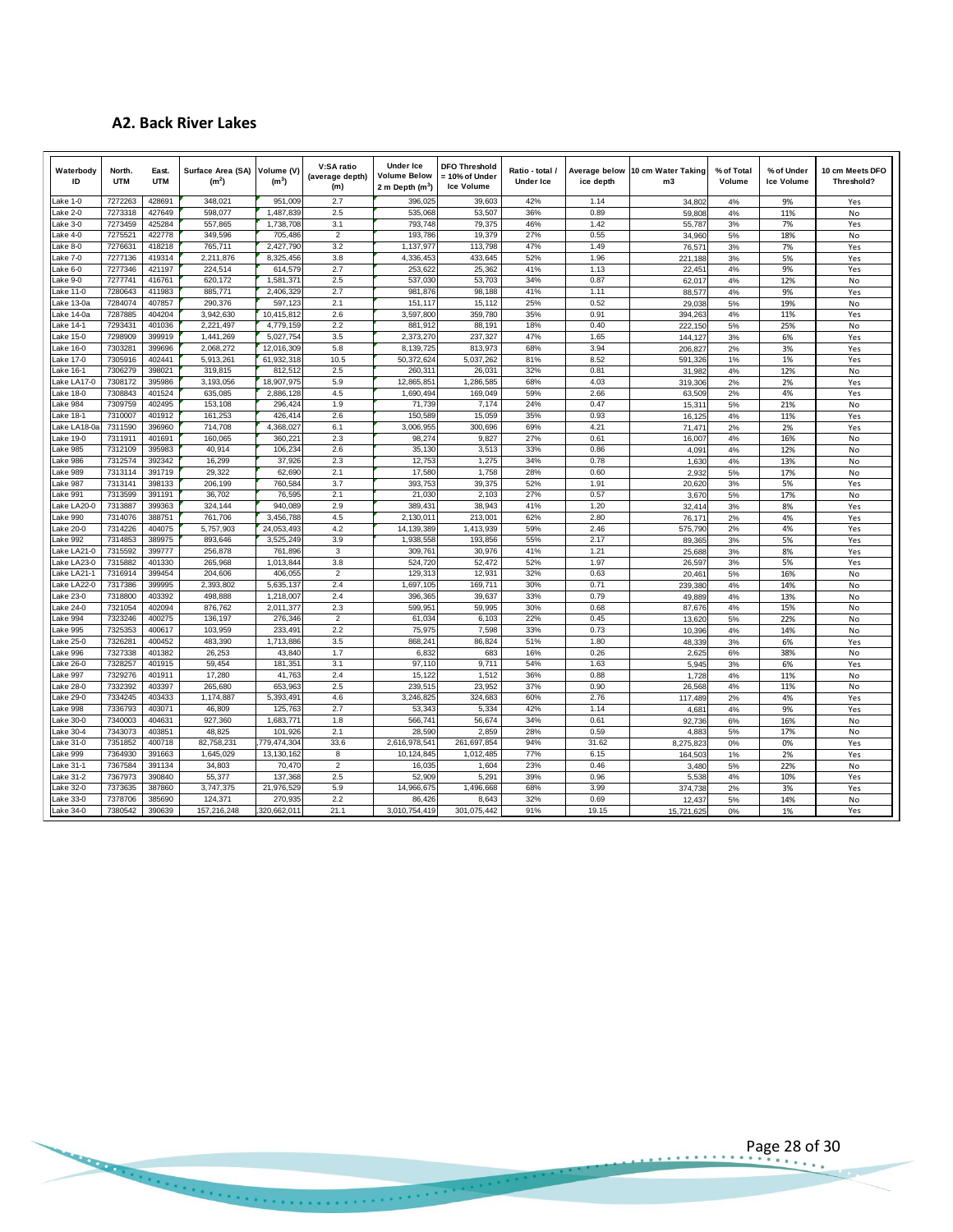# **A3. Tibbitt-Contwoyto Lakes**

|                 |                |                                         |        | A3. Tibbitt-Contwoyto Lakes |           |                                                                                      |                          |                           |                                                                  |      |                          |                      |                          |                               |
|-----------------|----------------|-----------------------------------------|--------|-----------------------------|-----------|--------------------------------------------------------------------------------------|--------------------------|---------------------------|------------------------------------------------------------------|------|--------------------------|----------------------|--------------------------|-------------------------------|
| Lake Name       | Page of<br>PDF | Latitude Longitude Surface Area<br>(m2) |        |                             | Total     | Volume (m3)<br><b>DFO Threshold</b><br>= 10% of Under Ice Volume<br><b>Under Ice</b> |                          | Comment                   | Average Depth (Volume/Surface Area)<br><b>Under Ice</b><br>Total |      | 10 cm Water Taking<br>m3 | % of Total<br>Volume | % of Under Ice<br>Volume | 10 cm Meets DFO<br>Threshold? |
| $HG-2$          | 30             | 65.55                                   | 113.35 | 1,476,560                   | 5,857,166 | 4,054,919                                                                            | 405,492                  |                           | 3.97                                                             | 2.75 | 147.656                  | 3%                   | 4%                       | Yes                           |
| P2-1            | 33             | 62.59                                   | 113.31 | 600,000                     | 1,600,000 | 1,050,000                                                                            | 105,000                  |                           | 2.67                                                             | 1.75 | 60,000                   | 4%                   | 6%                       | Yes                           |
| $3 - 1$         | 34             | 62.61                                   | 113.31 | 57,216                      |           |                                                                                      | $\overline{\phantom{a}}$ | frozen to bottom          |                                                                  |      | 5,722                    |                      |                          |                               |
| $P-11$          | 39             | 62.78                                   | 113.30 | 80,326                      | 244,482   | 158,631                                                                              | 15.863                   |                           | 3.04                                                             | 1.97 | 8,033                    | 3%                   | 5%                       | Yes                           |
| $11 - 1$        | 41             | 62.78                                   | 113.30 | 2,700                       |           |                                                                                      | $\sim$                   | frozen to bottom          |                                                                  |      | 270                      |                      |                          |                               |
| $12 - 2$        | 44             | 62.79                                   | 113.30 | 75,000                      | 145,000   | 73,000                                                                               | 7.300                    |                           | 1.93                                                             | 0.97 | 7,500                    | 5%                   | 10%                      | Yes                           |
| P <sub>13</sub> | 47             | 62.79                                   | 113.30 | 22,500                      | 45,600    | 16.200                                                                               | 1,620                    |                           | 2.03                                                             | 0.72 | 2.250                    | 5%                   | 14%                      | No                            |
| $14-1$          | 49             | 62.82                                   | 113.32 | 38,000                      |           |                                                                                      | $\overline{\phantom{a}}$ | frozen to bottom          |                                                                  |      | 3.800                    |                      |                          |                               |
| P14-2           | 53             | 62.84                                   | 113.33 | 5,000,000                   | 6,500,000 | 1,750,000                                                                            | 175,000                  |                           | 1.30                                                             | 0.35 | 500,000                  | 8%                   | 29%                      | No                            |
| P <sub>16</sub> | 56             | 62.87                                   | 113.34 | 148,000                     | 330,000   | 177,000                                                                              | 17,700                   |                           | 2.23                                                             | 1.20 | 14,800                   | 4%                   | 8%                       | Yes                           |
| 20-1/Old        | 59             | 63.28                                   | 113.08 | 2.400                       |           |                                                                                      | $\cdot$                  | assumed) frozen to bottom |                                                                  |      | 240                      |                      |                          |                               |
| $20-1$          | 62             | 63.28                                   | 113.07 | 130,000                     | 271.000   | 41.000                                                                               | 4,100                    |                           | 2.08                                                             | 0.32 | 13,000                   | 5%                   | 32%                      | No                            |
| $20 - 2$        | 65             | 63.29                                   | 113.07 | 138,000                     | 600,000   | 407.000                                                                              | 40.700                   |                           | 4.35                                                             | 2.95 | 13,800                   | 2%                   | 3%                       | Yes                           |
| $12 - 1$        | 68             | 63.29                                   | 113.06 | 22.645                      |           |                                                                                      | $\sim$                   | assumed) frozen to bottom |                                                                  |      | 2,265                    |                      |                          |                               |
| $22 - 1$        | 71             | 63.32                                   | 113.05 | 6,545                       |           |                                                                                      | $\sim$                   | frozen to bottom          |                                                                  |      | 655                      |                      |                          |                               |
| $22 - 2$        | 74             | 63.32                                   | 113.05 | 43,734                      |           |                                                                                      | $\sim$                   | assumed) frozen to bottom |                                                                  |      | 4,373                    |                      |                          |                               |
| $23-2$          | 76             | 63.34                                   | 113.04 | 12.500                      |           |                                                                                      | $\sim$                   | assumed) frozen to bottom |                                                                  |      | 1.250                    |                      |                          |                               |
| $23-3$          | 79             | 63.34                                   | 113.03 | 52.500                      | 92.000    | 40.000                                                                               | 4,000                    |                           | 1.75                                                             | 0.76 | 5.250                    | 6%                   | 13%                      | No                            |
| $23 - 4$        | 82             | 63.35                                   | 113.02 | 28.200                      | 33,200    | 5.600                                                                                | 560                      |                           | 1.18                                                             | 0.20 | 2.820                    | 8%                   | 50%                      | No                            |
| $25-1$          | 85             | 63.36                                   | 112.99 | 44.200                      | 72,500    | 26,200                                                                               | 2,620                    |                           | 1.64                                                             | 0.59 | 4,420                    | 6%                   | 17%                      | No                            |
| P31             | 88             | 63.43                                   | 112.66 | 3.766                       |           |                                                                                      | $\sim$                   | frozen to bottom          |                                                                  |      | 377                      |                      |                          |                               |
| P33-1           | 92             | 63.46                                   | 112.54 | 400,000                     | 750,000   | 300,000                                                                              | 30,000                   |                           | 1.88                                                             | 0.75 | 40,000                   | 5%                   | 13%                      | No                            |
| $36-1$          | 95             | 63.49                                   | 112.49 | 97.175                      |           |                                                                                      | $\sim$                   | assumed) frozen to bottom |                                                                  |      | 9.718                    |                      |                          |                               |
| $37-1$          | 98             | 63.57                                   | 112.32 | 180,494                     |           |                                                                                      | $\sim$                   | assumed) frozen to bottom |                                                                  |      | 18,049                   |                      |                          |                               |
| $37 - 8$        | 101            | 63.58                                   | 112.32 | 125,000                     | 170,000   | 65,000                                                                               | 6,500                    |                           | 1.36                                                             | 0.52 | 12,500                   | 7%                   | 19%                      | No                            |
| $39-1$          | 104            | 63.58                                   | 112.31 | 400.000                     | 350,000   | 55,000                                                                               | 5.500                    |                           | 0.88                                                             | 0.14 | 40,000                   | 11%                  | 73%                      | No                            |
| $40 - 1$        | 107            | 63.59                                   | 112.29 | 264.245                     |           |                                                                                      | $\sim$                   | assumed) frozen to bottom |                                                                  |      | 26.425                   |                      |                          |                               |
| $41 - 1$        | 110            | 63.60                                   | 112.30 | 75,500                      | 80,000    | 95.000                                                                               | 9,500                    |                           | 1.06                                                             | 1.26 | 7.550                    | 9%                   | 8%                       | Yes                           |
| $42 - 1$        | 113            | 63.61                                   | 112.25 | 165,500                     | 125,000   | 12,000                                                                               | 1,200                    |                           | 0.76                                                             | 0.07 | 16,550                   | 13%                  | 138%                     | No                            |

Page 29 of 30  $-0.0000$